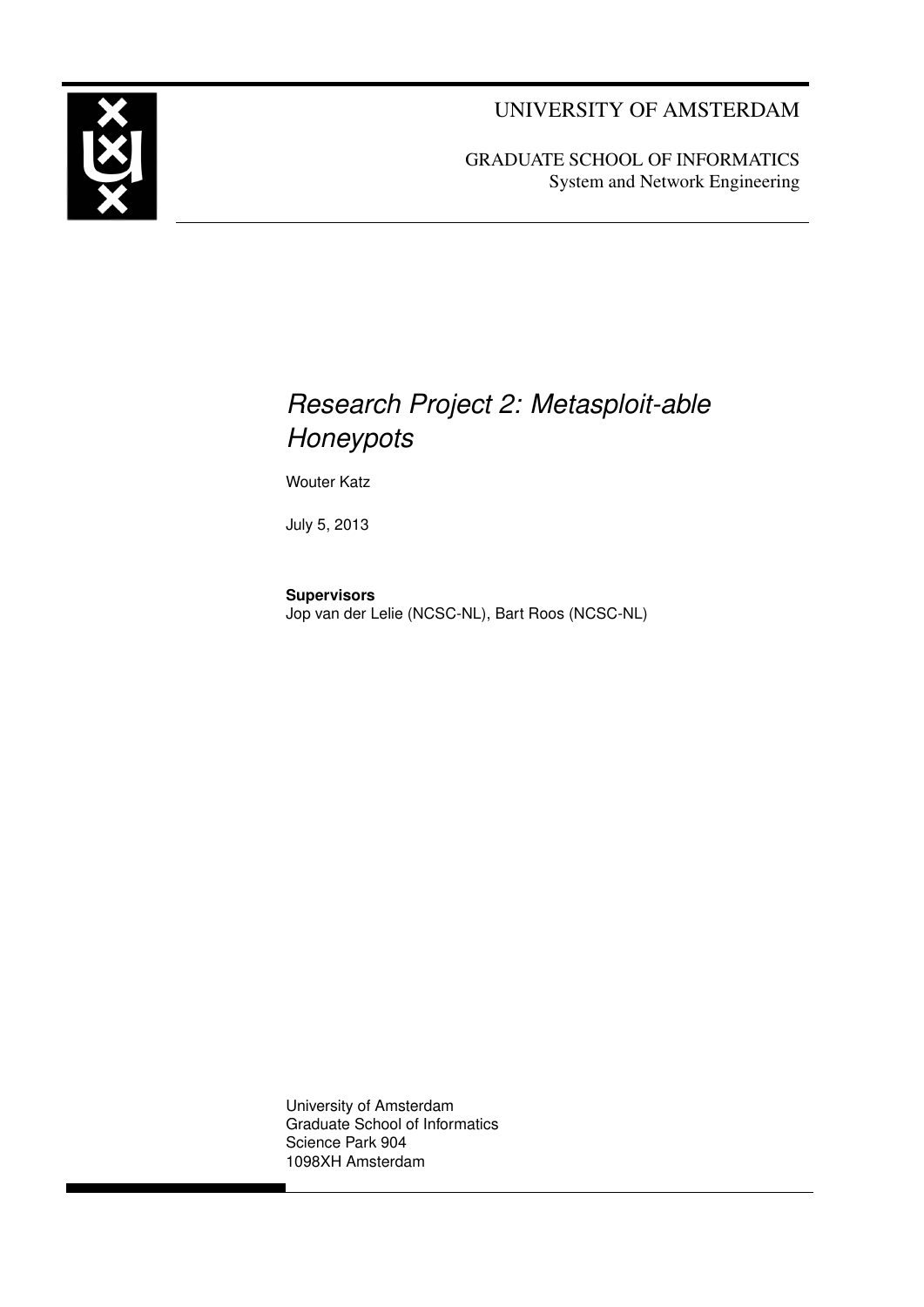### **Abstract**

News of computer systems being hacked has become so common that it no longer raises eyebrows. As more and more systems around us get Internet connectivity (TV, mobile phone, even cars) and hacking tools are freely available and easy to use, the need to gain more insight into the activities of attackers of computer systems is high.

One such method to gain insight into the activities and methods of hackers are socalled honeypots. These systems are built to attract hackers, and log all their activities. However, most honeypot software contains outdated vulnerabilities and do not provide insight into which exploit is used by the attacker, but require manual analysis of the saved data by an administrator.

This research focuses on automating the process of extracting exploit signatures from network traffic, so that these signatures can be implemented in honeypots. The methods described in this research allow for signatures of new exploits to be easily extracted and automatically detecting these signatures occurring in traffic towards the honeypot. This gives honeypots a better view on the exact exploits used by attackers while requiring significantly less maintenance to get this information.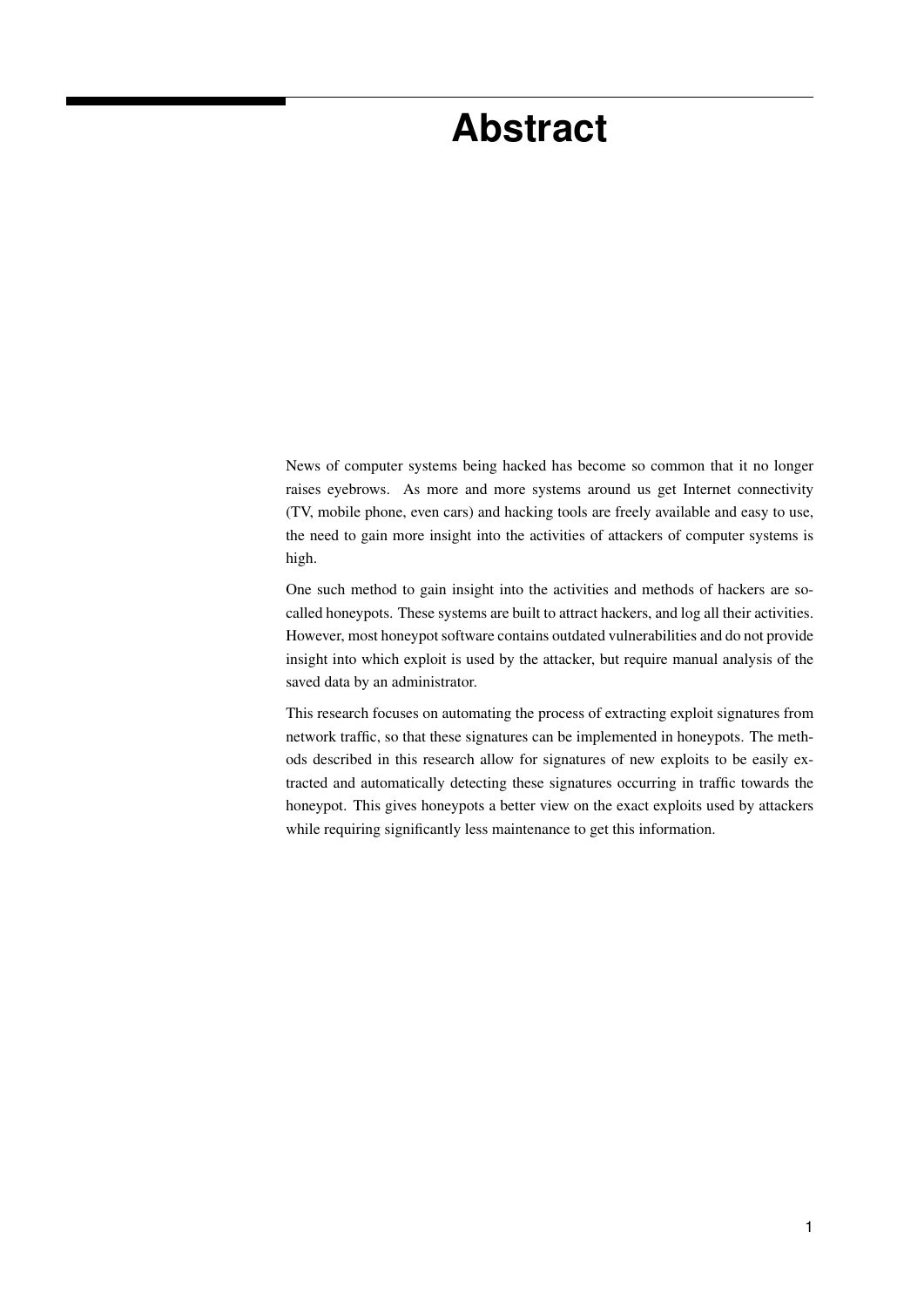## **Contents**

|     |                                             | $\overline{\mathbf{4}}$                                                                                                                                                                                                                                                                                                                                                                                                 |
|-----|---------------------------------------------|-------------------------------------------------------------------------------------------------------------------------------------------------------------------------------------------------------------------------------------------------------------------------------------------------------------------------------------------------------------------------------------------------------------------------|
| 1.1 |                                             | $\overline{4}$                                                                                                                                                                                                                                                                                                                                                                                                          |
| 1.2 |                                             | $\overline{4}$                                                                                                                                                                                                                                                                                                                                                                                                          |
|     |                                             | 6                                                                                                                                                                                                                                                                                                                                                                                                                       |
| 2.1 | Exploit                                     | 6                                                                                                                                                                                                                                                                                                                                                                                                                       |
| 2.2 |                                             | 6                                                                                                                                                                                                                                                                                                                                                                                                                       |
| 2.3 | Honeypots                                   | 7                                                                                                                                                                                                                                                                                                                                                                                                                       |
|     |                                             | 8                                                                                                                                                                                                                                                                                                                                                                                                                       |
| 3.1 | Capturing Exploit Traffic                   | 8                                                                                                                                                                                                                                                                                                                                                                                                                       |
| 3.2 |                                             | 9                                                                                                                                                                                                                                                                                                                                                                                                                       |
| 3.3 | Extracting Signatures from Exploit Traffic  | 9                                                                                                                                                                                                                                                                                                                                                                                                                       |
| 3.4 |                                             | 9                                                                                                                                                                                                                                                                                                                                                                                                                       |
|     |                                             | 10                                                                                                                                                                                                                                                                                                                                                                                                                      |
| 4.1 |                                             | 10                                                                                                                                                                                                                                                                                                                                                                                                                      |
| 4.2 | Capturing Exploit Traffic                   | 12                                                                                                                                                                                                                                                                                                                                                                                                                      |
| 4.3 |                                             | 12                                                                                                                                                                                                                                                                                                                                                                                                                      |
| 4.4 | Extracting Signatures from Exploit Traffic  | 13                                                                                                                                                                                                                                                                                                                                                                                                                      |
| 4.5 | Matching Exploit Traffic against Signatures | 13                                                                                                                                                                                                                                                                                                                                                                                                                      |
|     |                                             | 14                                                                                                                                                                                                                                                                                                                                                                                                                      |
| 5.1 | Extracting Patterns from Exploit Traffic    | 14                                                                                                                                                                                                                                                                                                                                                                                                                      |
| 5.2 | Matching Exploit Traffic against Signatures | 15                                                                                                                                                                                                                                                                                                                                                                                                                      |
|     |                                             | 16                                                                                                                                                                                                                                                                                                                                                                                                                      |
|     |                                             | 18                                                                                                                                                                                                                                                                                                                                                                                                                      |
|     |                                             | 19                                                                                                                                                                                                                                                                                                                                                                                                                      |
|     |                                             | 20                                                                                                                                                                                                                                                                                                                                                                                                                      |
|     |                                             | 22                                                                                                                                                                                                                                                                                                                                                                                                                      |
|     |                                             | 23                                                                                                                                                                                                                                                                                                                                                                                                                      |
|     |                                             | 25                                                                                                                                                                                                                                                                                                                                                                                                                      |
|     |                                             | 28                                                                                                                                                                                                                                                                                                                                                                                                                      |
|     |                                             | <b>Introduction</b><br><b>Terminology</b><br><b>Process</b><br>Matching Exploit Traffic against Signatures<br><b>Approach and Methods</b><br><b>Findings</b><br><b>Conclusions</b><br><b>Future Work</b><br><b>Acknowledgements</b><br><b>Metasploit FTP Exploits Used</b><br><b>Detection Rate of Exploits</b><br><b>FTP Honeypot Script</b><br><b>FTP Honeypot Database</b><br><b>Longest Common Substring Script</b> |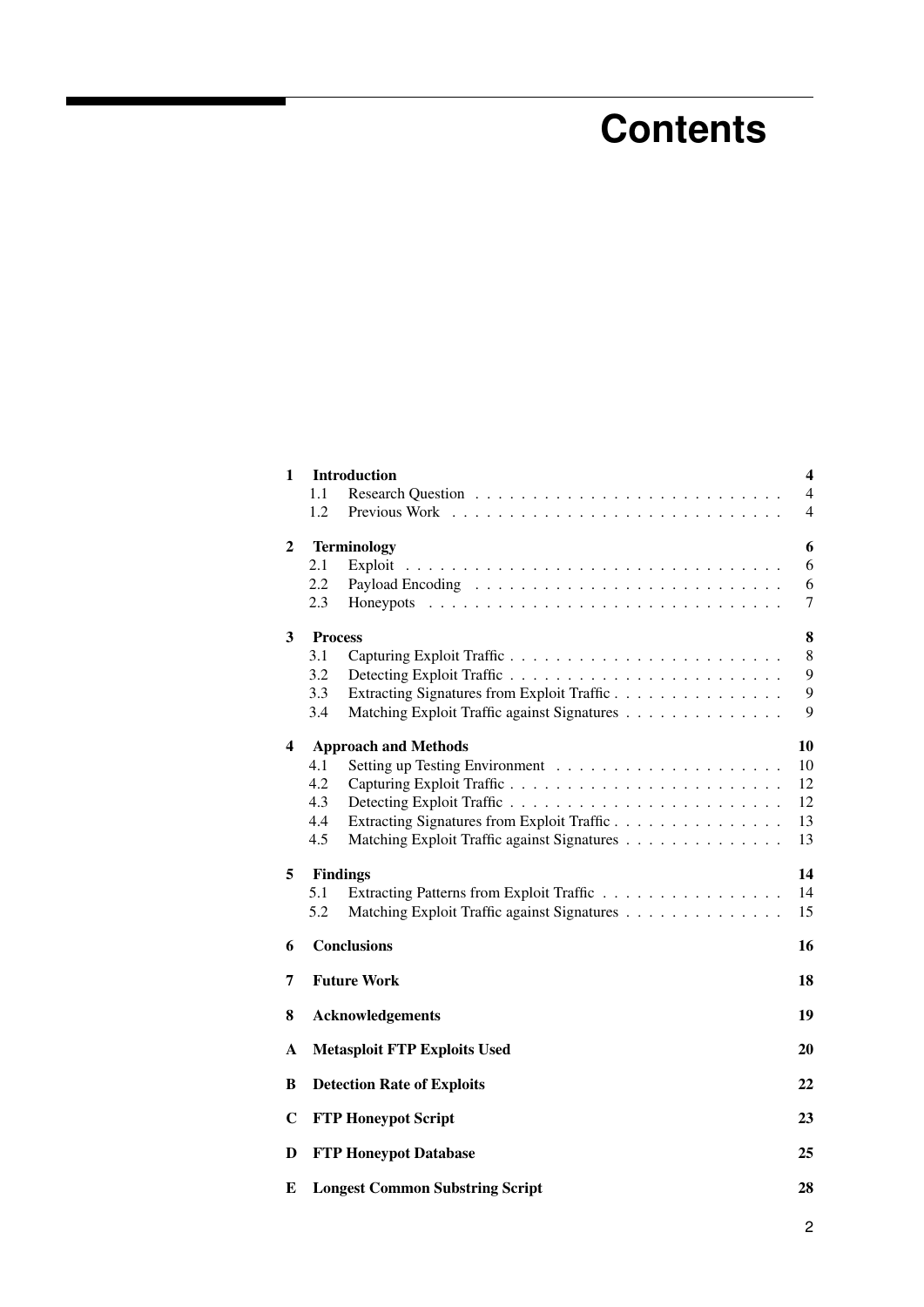#### F Signature Testing Script [29](#page-29-0)

Bibliography [30](#page-30-0)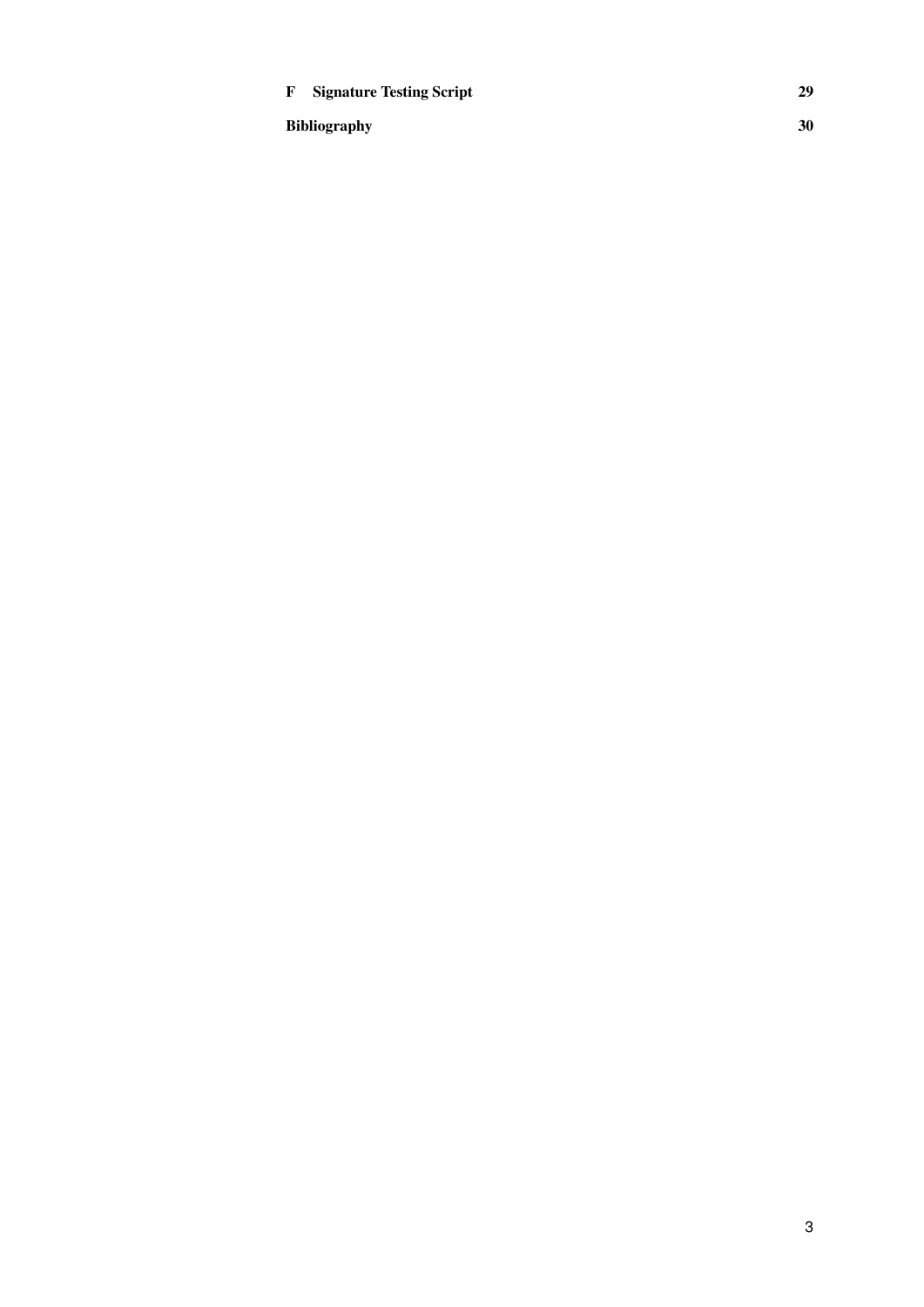## **Introduction**

Many of the free honeypot software packages available are not being actively maintained anymore. This means that the vulnerabilities emulated within these honeypot software packages are often outdated, and give a skewed vision on threat detection and assessment. This research is aimed at finding an automated method to recognize and detect exploits based on their network traffic, allowing for emulation of newer vulnerabilities within honeypots.

#### **1.1 Research Question**

<span id="page-4-0"></span>1

<span id="page-4-1"></span>The main research question for this report was the following:

*How feasible is an automated method to detect specific exploits on a honeypot by monitoring network traffic of exploits?*

This question can be split up in the following sub-questions:

- What setup is needed in order to have exploits successfully complete their exploit against a honeypot?
- What is the best method to process network traffic to/from the honeypot to extract and match a unique signature from exploit traffic?
- <span id="page-4-2"></span>• How successful is this method?

#### **1.2 Previous Work**

The exploitation mechanism and the most used methods of exploitation (stack overflow, heap overflow and format string attacks) have been described in detail [\[1](#page-30-1)[–4\]](#page-30-2). The use and development of shellcode are well documented [\[5,](#page-30-3)[6\]](#page-30-4), and show how shellcode started out as a simple, static part of the exploiting process. This form of shellcode is easy to detect by monitoring network traffic for the static patterns occurring within the shellcode, and research on this has been done in detail [\[7,](#page-30-5) [8\]](#page-30-6).

Attackers then evolved their methods to avoid detection, both by upgrading their exploiting techniques [\[9,](#page-30-7) [10\]](#page-30-8), and by advances in payloads used. Static payload signatures were replaced by polymorphic payloads which are encrypted or obfuscated, making detection by signatures in network traffic a lot more difficult [\[11,](#page-30-9) [12\]](#page-30-10). Solutions for this have been found by emulating execution of the shellcode in order to classify it as malicious or benign code [\[13,](#page-30-11) [14\]](#page-30-12).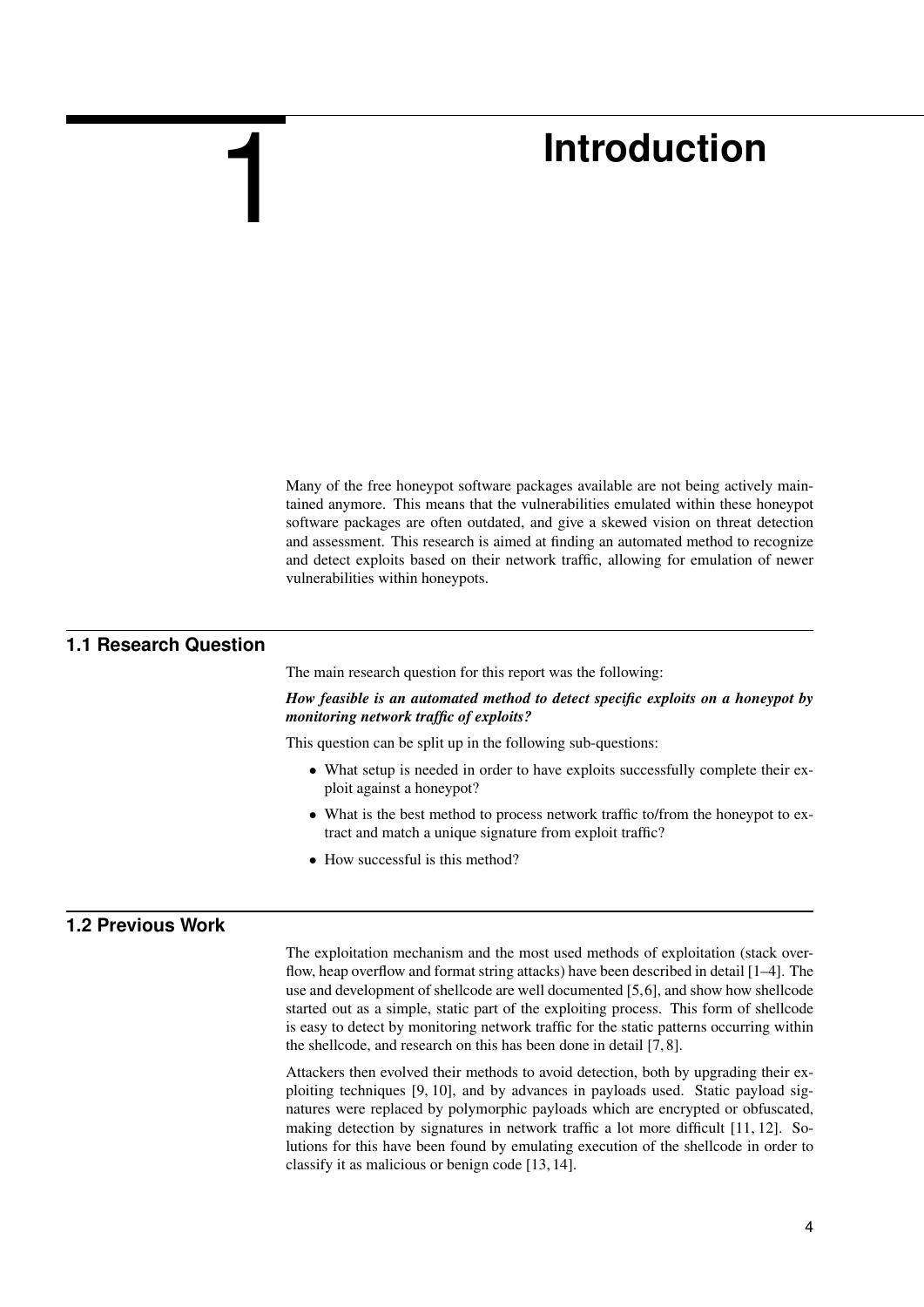Honeypot systems have been used to attract attackers and log malicious activity against emulated vulnerable services [\[15,](#page-31-0)[16\]](#page-31-1). Most honeypots merely log details of activities on the honeypot system, although some honeypot systems are advanced in a way that they emulate execution of shellcode [\[17,](#page-31-2) [18\]](#page-31-3), or present attackers with a fake shell on an emulated system in order to monitor their activities [\[19,](#page-31-4) [20\]](#page-31-5).

A method to automatically create honeypot scripts to emulate traffic has been researched by [\[21\]](#page-31-6), however this method only focuses on creating a method to reverse engineer a protocol and automatically create a honeypot script to emulate this protocol, not to emulate specific vulnerabilities. Automatically creating signatures for Network Intrusion Detection Systems from sources such as exploit traffic has been researched [\[22\]](#page-31-7), but this only focuses on creating signatures and not on matching these signatures against live traffic.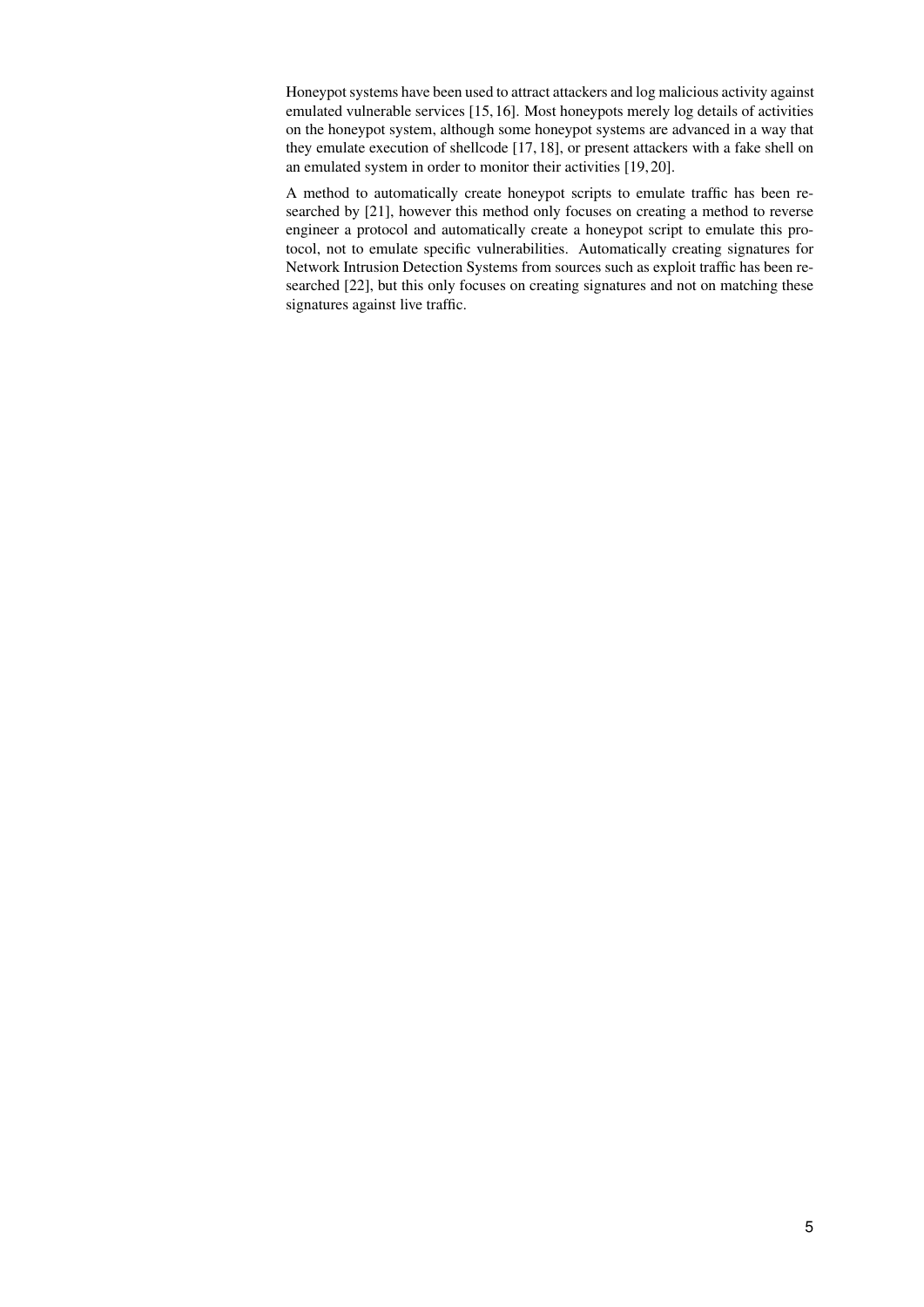## **Terminology**

<span id="page-6-1"></span>This chapter covers some of the terminology that is used throughout this report.

#### **2.1 Exploit**

According to [\[23\]](#page-31-8), exploiting a vulnerability can be defined as taking advantage of a flaw in a system's security that can lead to an attacker gaining access privileges on an unintended level.

An exploit usually consists of two parts. One part is the payload, the actual machinecode to be executed on the target system. This payload can spawn a new process, create a remote shell on the target system, and many other possibilities. The second part of the exploit is a sequence of data and/or commands which triggers the vulnerable application to execute the payload.

#### **2.2 Payload Encoding**

<span id="page-6-0"></span>2

<span id="page-6-2"></span>Payloads are a static piece of code which can be plugged into any exploit, given that technical preconditions are met, such as the available amount of space for a payload is not exceeded, or the payload does not contain any characters that are not correctly interpreted by the application that is being exploited. Payloads being static makes them a good target for signature based detection in network traffic. Many Network Intrusion Detection Systems (NIDS) use this approach to detect commmon patterns occurring within payloads.

To avoid this form of detection, encoding of payloads is used. Encoding of a payload can range from simple operations such as translating all letters to uppercase to more sophisticated operations like XOR encryption of the payload. The latter method results in a payload containing a small decoding routine stub prepended to the encrypted shellcode, as can be seen in Figure [2.2.](#page-6-2) Upon execution the decoding stub decrypts the payload so it can be executed in its unencrypted form. XOR-based encryption using randomly generated encryption keys is an excellent method of hiding the original shellcode, but the decoding stub itself can still easily be recognized by signaturebased detection. Polymorphic shellcode is an even more advanced method to avoid detection, using multiple levels of obfuscation. Besides having the original shellcode obfuscated, other methods to avoid detection are also used, such as randomly replacing individual instruction(s) that make up the decoding routine with other instructions which provide the same result as the replaced instruction(s). This makes the decoding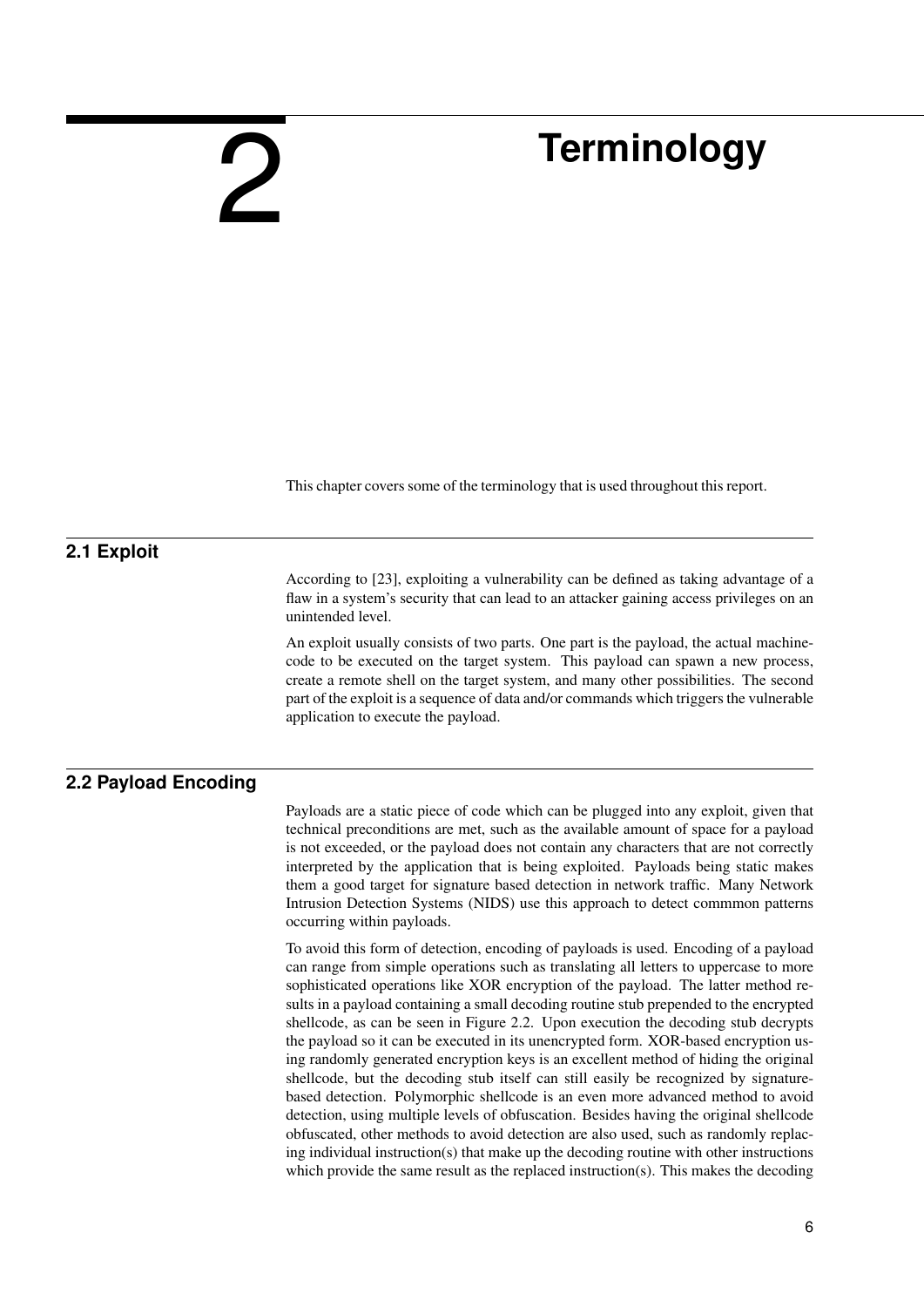#### stub a lot more difficult to detect using signature-based detection.



#### **2.3 Honeypots**

<span id="page-7-0"></span>An option to gain more insight into the often hidden activities by attackers and their methods, is to attract attackers and watch from the sideline how they operate. Honeypots are a prime example of doing so. A good definition on what honeypots are is given by [\[24\]](#page-31-9): *"A honeypot is used in the area of computer and Internet security. It is a resource which is intended to be attacked and compromised to gain more information about the attacker and the used tools."*

To attract attackers, honeypots emulate vulnerabilities which attackers believe can be abused, while in reality the system is not vulnerable and monitors all attacker activity. Emulated vulnerabilities can range from open mail relay systems which attackers believe they can use to send out spam, to emulating software versions which are known to be vulnerable to remote code execution.

Since the sole purpose for honeypots is to attract attackers, one can presume that any activity towards the honeypot is malicious.

Honeypots can be categorized as either low or high interaction. Low interaction honeypots merely emulate vulnerabilities, and thus prevent the system running the honeypot from actually being compromised. High interaction honeypots often run the actual vulnerable software, and require a reinstall or reimaging of the OS after a compromise to restore the honeypot system to its original, vulnerable state.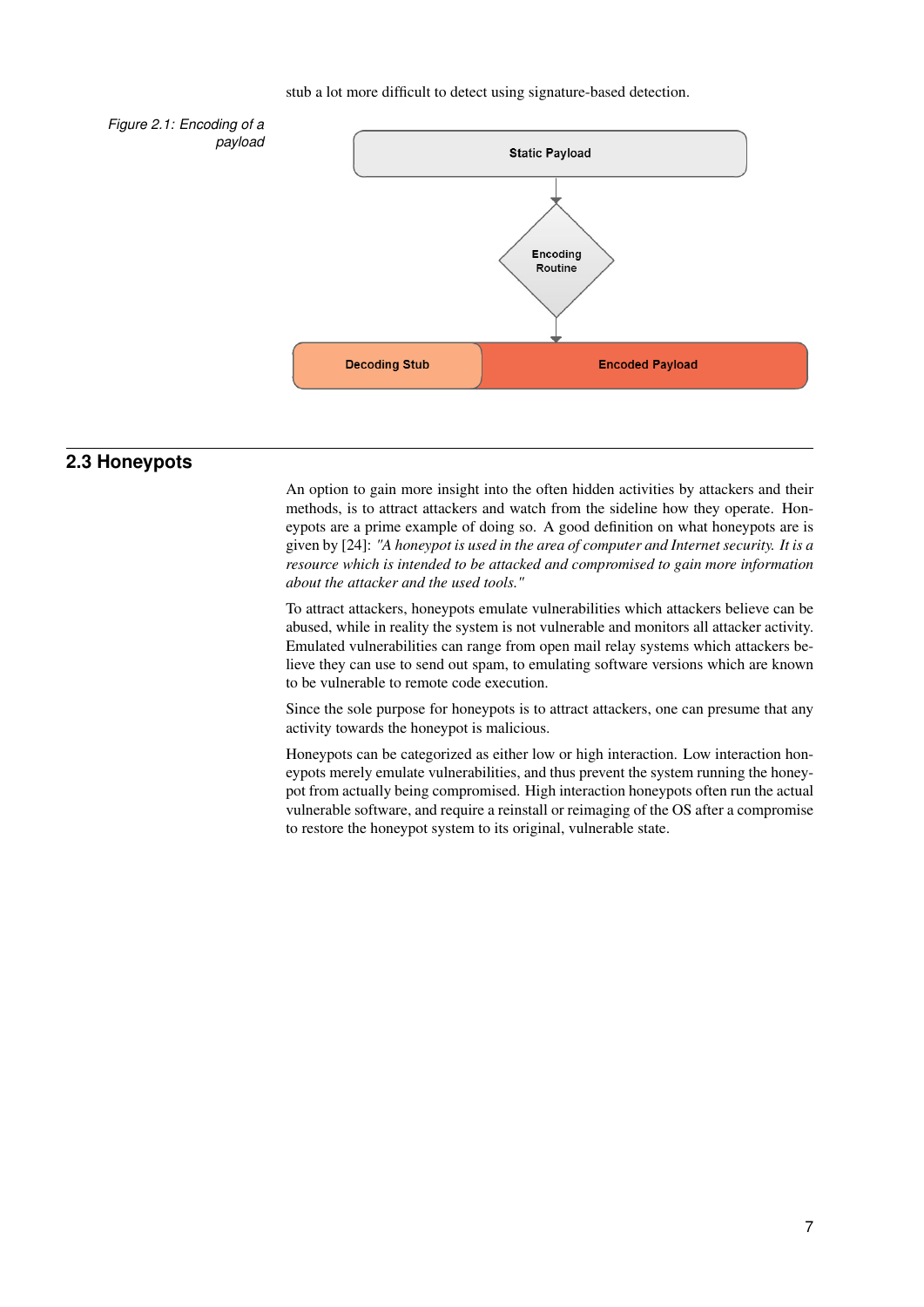### **Process**

<span id="page-8-0"></span>3

The main goal of this project is to extract signatures from the network traffic generated by executing exploits against a honeypot. If a unique signature can be generated per exploit, the honeypot can not only emulate the vulnerability, but also recognize which exploit was used. The method to do this needs to be as general as possible, so that it can work on any protocol.

This chapter will describe in general the process from firing exploits against the honeypot to detecting exploits based on extracted signatures, as well as theoretical background on which each step of the process is based.

A flow diagram of the process is shown in Figure [3.1.](#page-8-2)



<span id="page-8-2"></span>

#### **3.1 Capturing Exploit Traffic**

<span id="page-8-1"></span>When deployed in a real-life scenario, all attack attempts against the honeypot system will originate from the Internet, meaning that the traffic between the honeypot system and the attacker's system will contain all information needed to extract and match for exploit signatures. For this reason, all traffic has to be saved for analysis. With the captured traffic, all stages of exploitation can be looked into to find similarities in exploit traffic, save payloads, and perhaps even find new exploits.

The de facto method of capturing network traffic is to use the tcpdump<sup>[1](#page-0-0)</sup> utility. This utility allows for capturing of any traffic that comes through a network interface, and has advanced capabilities when it comes to filtering and storing of network traffic in

<sup>1</sup> tcpdump: http://www.tcpdump.org/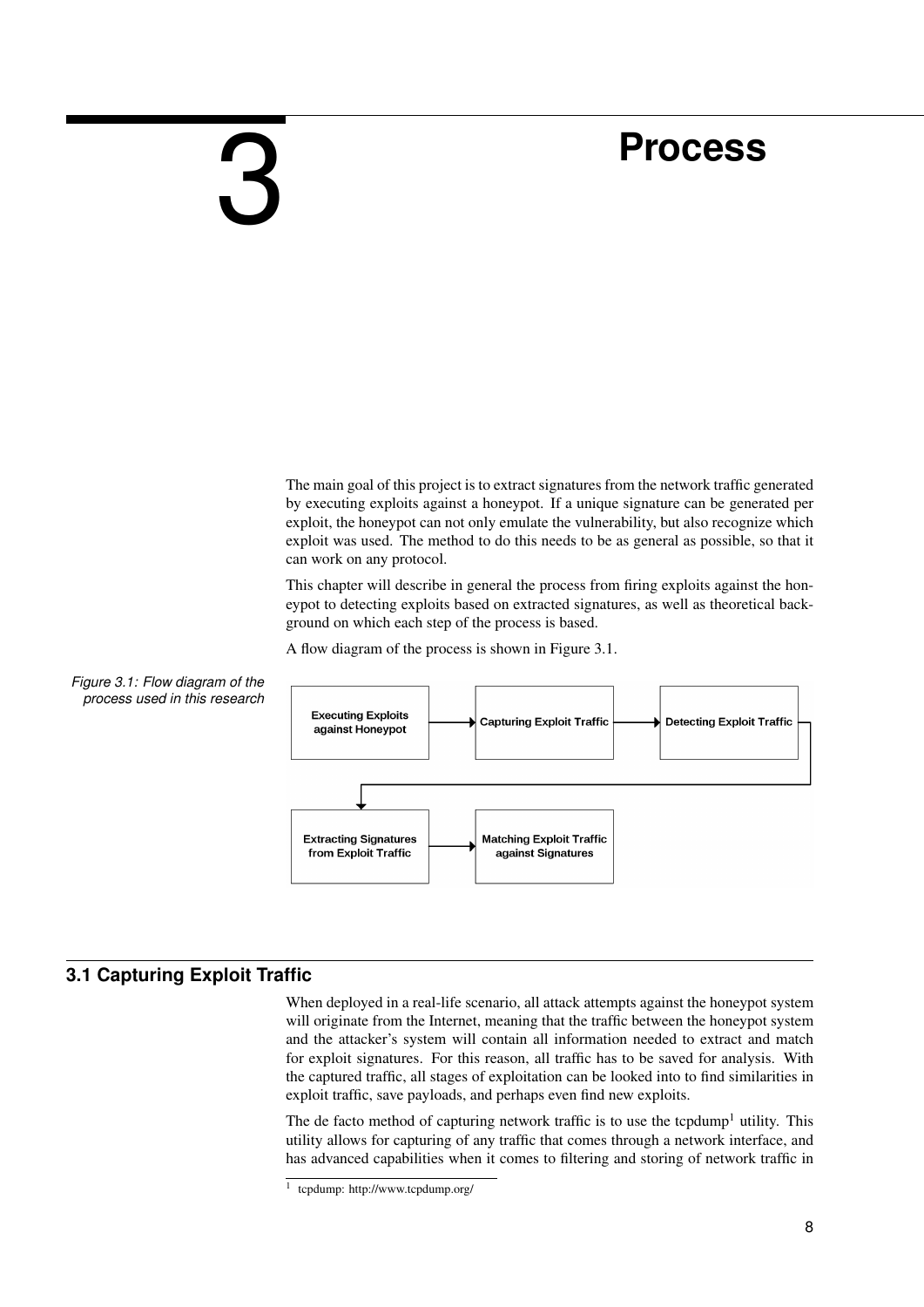Packet Capture (PCAP) format. However, tcpdump is not ideal for matching exploit traffic due to the fact that tcpdump has to be stopped to parse the output file that tcpdump produced, which would mean that any traffic occurring while tcpdump is not running, would not be captured. Another reason for not using tcpdump is that looking for a specific network flow can get tedious using tcpdump or PCAP libraries, while a custom solution might be more fitting for this.

#### **3.2 Detecting Exploit Traffic**

<span id="page-9-0"></span>An exploit usually follows a fixed process of first setting the stage for the exploitation process (e.g. by logging in first), and then proceeds to do the actual exploiting. Since this model takes place over multiple flows, each network flow to/from the honeypot should be available for analysis separately. To keep an overview on all separate flows, all flows will be grouped by the connection within they occur.

<span id="page-9-1"></span>These flows should be analyzed to detect anomalies within the traffic that can distinguish exploit traffic from normal traffic, so that flows containing exploit traffic can be marked as suspicious for further analysis.

#### **3.3 Extracting Signatures from Exploit Traffic**

To extract signatures from the suspicious flows several approaches were considered.

The first option is to look for static patterns in the suspicious flows. This means looking at multiple traffic captures for the same exploit, and finding strings in the traffic that all traffic captures have in common. To accomplish this, the Longest Common Substring (LCS) algorithm can be used, which locates the longest string which is present in all input strings. The following pseudo-code explains the inner workings of an implementation of LCS:

|                 | $\frac{1}{\sqrt{2}}$ input data = array of input strings          |
|-----------------|-------------------------------------------------------------------|
| 2               | function lcs (input data):                                        |
| 3               | longest substring $=$ ""                                          |
| $\overline{4}$  | if size of input data $> 0$ and length of each input data $> 0$ : |
| -5              | for $(i = 0; i <$ length of input data $[0]; i++)$ :              |
| 6               | for $(j = 0; j <$ length of input_data $[0] - i + 1; j++)$ :      |
| $7\overline{ }$ | if $j >$ length of longest substring and $\leftrightarrow$        |
| 8               | substring (input_data [0], i, i+j) in all input_data:             |
| 9               | longest substring = substring (input data [0], i, i+j)            |
| 10              | return longest substring                                          |
|                 |                                                                   |

The second approach is to use learning algorithms for classification of the network traffic. By using for example Support Vector Machines (SVMs) or Bayesian statistics, supervised machine learning could be trained and used to classify exploit traffic.

Machine learning algorithms work by extracting so-called features from input data. These features are measurable numeric properties of the input data. For each input data, features are combined into a feature vector, which is used by the machine learning algorithm to classify the data by means of mathematical operations on the feature vector.

Which algorithm should be chosen for this research depends on the input data (i.e. the traffic flows).

<span id="page-9-2"></span>The extracted signatures will be stored in a database, allowing for easy adding/removing/altering of signatures.

#### **3.4 Matching Exploit Traffic against Signatures**

When signatures are generated, the honeypot has to be able to match incoming traffic against these signatures to detect a possible exploit based on its signature. This should be done on-the-fly as the traffic comes in, to make detection results available instantly, and not having to process all saved network traffic afterwards to detect exploits.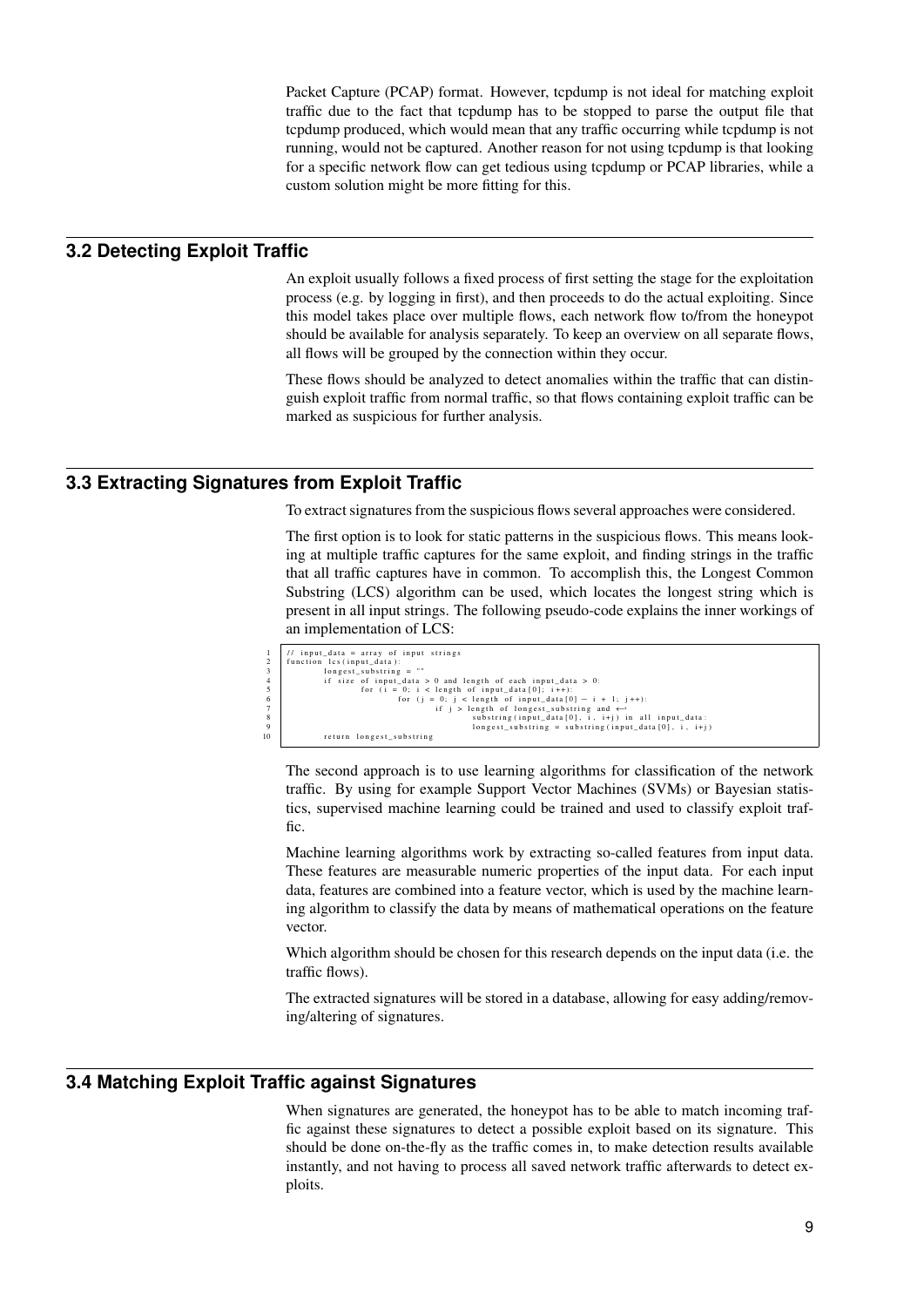## <span id="page-10-0"></span>**Approach and Methods**

<span id="page-10-1"></span>This chapter describes the various steps that are taken to set up the required software and means to both capture and analyze the traffic. Any issues that are encountered during this process are described, as well as possible solutions to overcome or circumvent these problems.

#### **4.1 Setting up Testing Environment**

4

In order to conduct the analysis in a suitable environment, a setup is needed in which only traffic takes place that is part of the experiment, and unwanted traffic from the Internet does not reach the test setup. To accomplish this, two separate virtual machines are set up, both running Debian GNU/Linux release 7.0 (codename Wheezy). Both virtual machines are connected to the Internet by means of bridged networking. The bridged network connections are firewalled, so no traffic from the Internet can reach the virtual machines. This setup is visualized in Figure [4.1.](#page-10-2)



The first virtual machine will be set up as attacker machine, and a number of exploits will be placed to attack the honeypot virtual machine. The second virtual machine will be set up as the honeypot machine.

Using this testing environment setup, on the attacker virtual machine Metasploit Com-

<span id="page-10-2"></span>*Figure 4.1: Setup of the testing environment*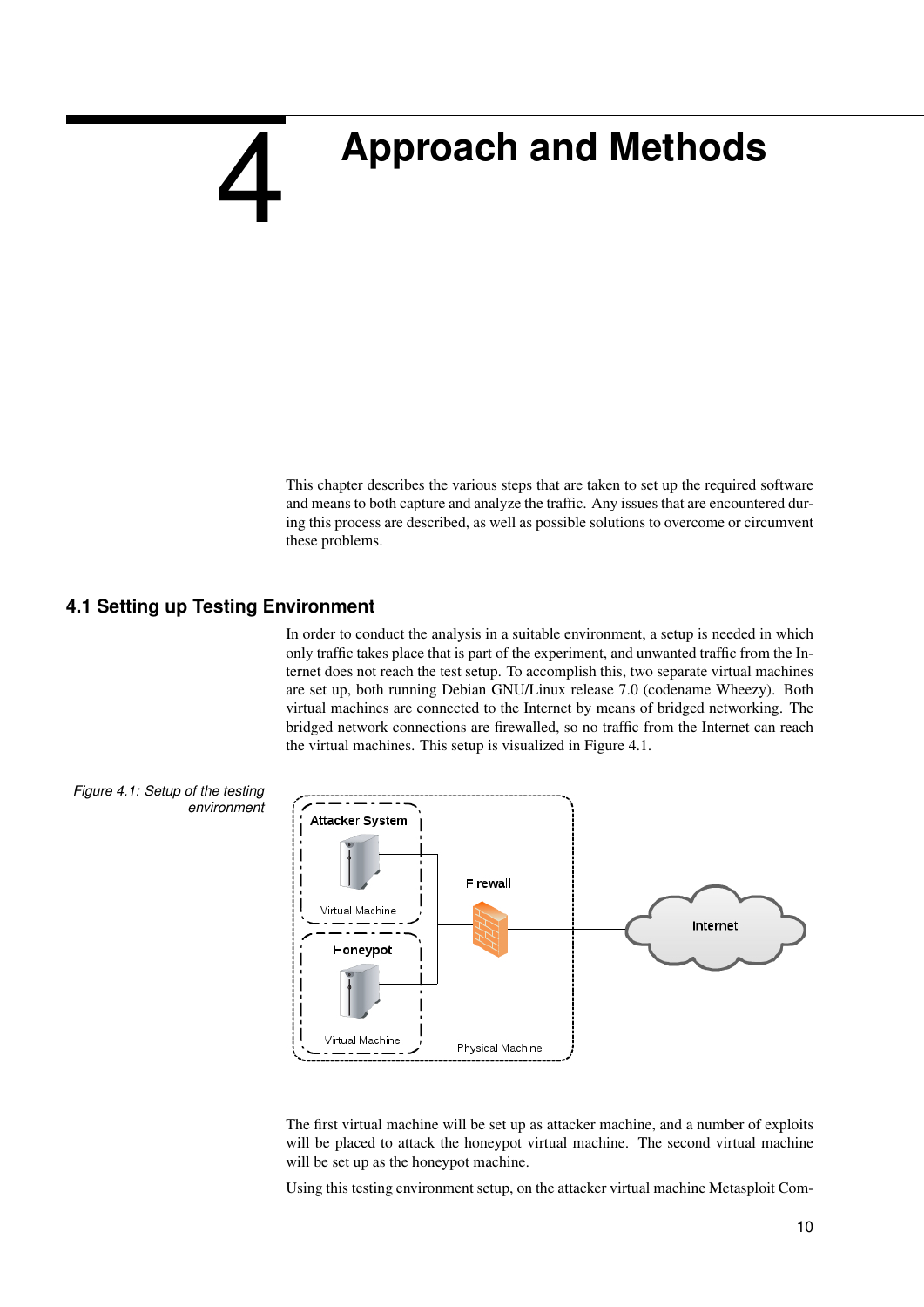munity Edition version  $4.6.2 \cdot 1^{1}$  $4.6.2 \cdot 1^{1}$  $4.6.2 \cdot 1^{1}$  is installed. Metasploit is a very mature penetration testing software, containing over a thousand different exploits and several hundred payloads. Metasploit has a modular set up regarding to its manner of exploiting, allowing a user to choose an exploit, choose a payload to execute on the target system, and choose an encoder to encode the payload with. This, combined with its ease of use, makes Metasploit a popular tool among hackers as well. For this reason, Metasploit exploits were chosen to create honeypot software around.

Given the wide variety of exploit categories within Metasploit, focus is put on only the exploits within Metasploit that target File Transfer Protocol (FTP) servers. The FTP server exploits are chosen because they make up for one of the largest subsets of exploits that use 7-bit ASCII for communication within Metasploit, using a protocol with very little overhead. Starting off with a protocol that does all communication in ASCII makes development, debugging and analyzing of traffic, methods and algorithms substantially more effective than when dealing with more sophisticated protocols due to the ability to manually inspect traffic without having to decode it.

From all the exploits within Metasploit that target FTP servers, exploits which abuse vulnerabilities such as directory traversal or the ability to write anywhere on the target system are not included in the research. These exploits allow users to upload/ download files from the target system, and do not include payloads in their traffic. Creating a vulnerable honeypot script to emulate vulnerabilities abused by these exploits would require substantial effort, such as emulating listings of popular directories which would be used by attackers to write their files to (e.g. C:\Windows\System32), since empty directories would raise suspicion from attackers. For this reason, only exploits that send a payload are included in the research. In total, 37 FTP server exploits within Metasploit fit this criterion, and are used as the exploit test set for this report. These exploits can be found in Appendix [A.](#page-20-0)

On the honeypot virtual machine, Honeyd was initially chosen as honeypot software. Honeyd provides a set of scripts emulating specific services, FTP being one of them. The FTP emulating script within Honeyd is very limited, and merely returns the correct response to a limited number of FTP commands as specified in RFC959 [\[25\]](#page-31-10).

When testing, it became clear that some Metasploit FTP server exploits did not send their payload to the Honeyd FTP script. There are two reasons for this:

- Some Metasploit exploits check the FTP software name and version number when connecting to the Honeyd FTP script. If this does not match with what the exploit expects to see, the exploit aborts.
- Some exploits use FTP commands that were not emulated by the Honeyd FTP script. For some of the Metasploit FTP exploits, the response from the Honeyd FTP script is checked, and if a certain FTP command that is used by the exploit is not implemented in the Honeyd FTP script, the exploit aborts due to an unexpected response.

To overcome these shortcomings, a custom FTP server emulator was written in Python for this research project. This script contains a number of features to aid the research:

- Additional FTP commands implemented;
- Using an external Python file to be used as database for FTP server banners;
- Being able to switch FTP server banners by providing a command-line argument, or serving random FTP server banners for each connection;
- Saving of exploit traffic;
- Flagging suspicious traffic.

To obtain a list of FTP server banners, each Metasploit FTP server exploit is examined to see which specific FTP software name and version number the exploit targets. With

<sup>1</sup> Metasploit - Penetration Testing Software: http://www.metasploit.com/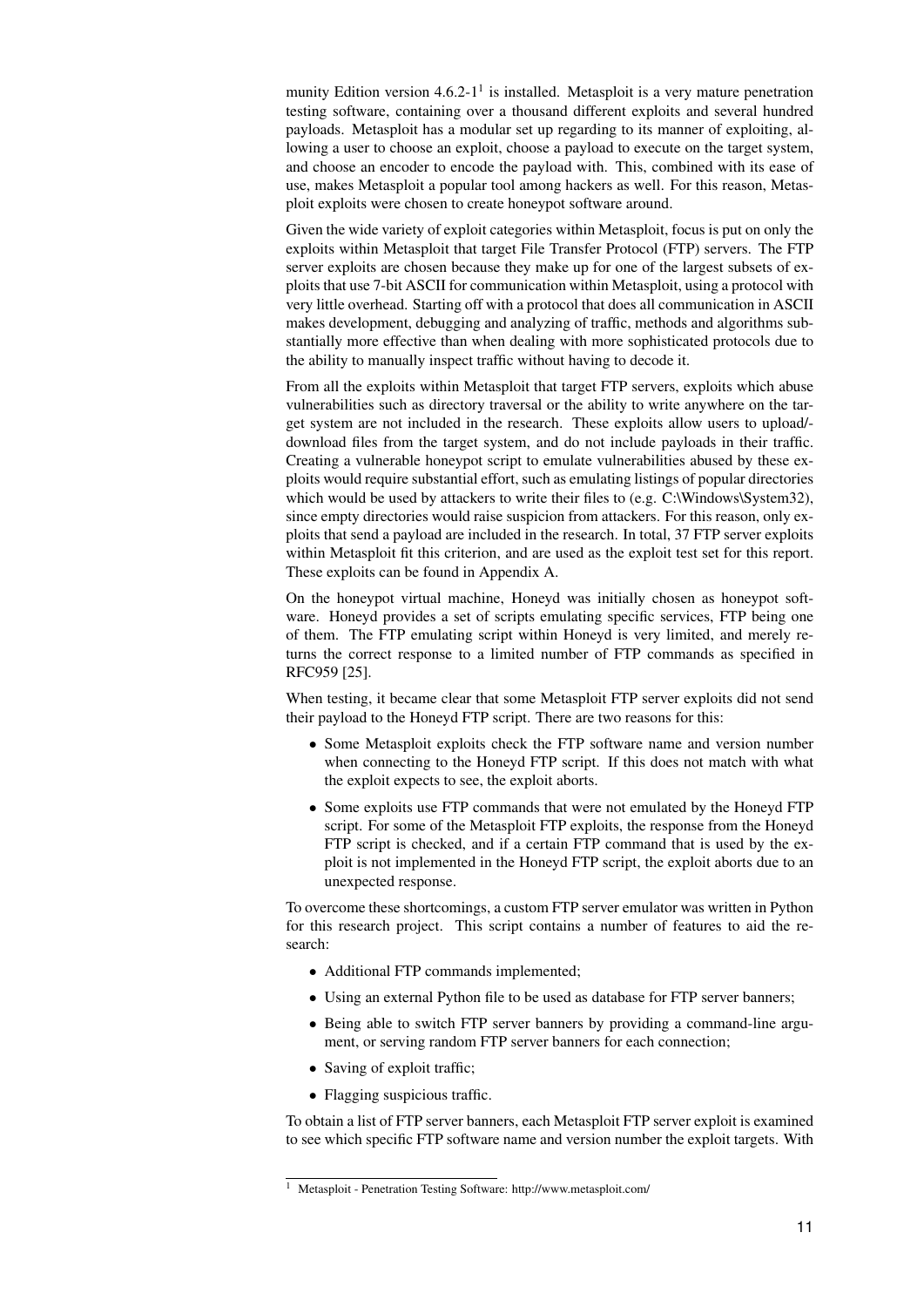this list, the Shodan search engine<sup>[2](#page-0-0)</sup> is used to find computers running the specific software and version. Shodan lists the banner for the software queried, and these banners are saved in the Python database file. This method is much quicker than examining each Metasploit exploit to see how the version checking is done and manually constructing banners that match these checks. Furthermore, manually constructed banners that merely pass the Metasploit exploit's version check can still be recognized by an attacker who inspects the banner, possibly leading to the attacker not trying to exploit the honeypot.

By default, the script will bind itself to a TCP port when started, and every incoming connection will get a random FTP server banner served. This is chosen so that all FTP server software that contains Metasploit-able vulnerabilities is emulated, which should attract more activity than a single vulnerable FTP server software.

An other option is to have one single FTP banner, containing the names and version numbers of all the vulnerable FTP software. This will allow Metasploit, in theory, to always get a positive match when version checking the banner returned by the FTP honeypot script. However, when an attacker would manually inspect of the banner, it will most likely arouse suspicion. Another problem might be that the resulting banner gets too long, possibly causing an overflow in a connecting client, resulting in a crash of the client. The downsides to this approach are significant enough to choose for random FTP banners being served to the client upon connecting.

#### **4.2 Capturing Exploit Traffic**

<span id="page-12-0"></span>As stated in Section [3.1,](#page-8-1) using tcpdump to capture all traffic is not a feasible approach. In this research, a different approach is chosen to capture the traffic. The created honeypot script which emulates the FTP service saves all traffic from/to the honeypot itself. Each separate FTP banner has a separate subdirectory in which all traffic coming to/from this FTP banner is saved. Within these subdirectories, all traffic occurring within a single session is saved in a separate subdirectory labeled with the attacker's IP and date/time of connecting. This gives more flexibility in categorizing traffic flows according to time, attacker IP, and allows for each flow in traffic (every request or response to/from the honeypot counts as one single flow) to be analyzed without having to extract a specific flow from a PCAP file.

#### **4.3 Detecting Exploit Traffic**

<span id="page-12-1"></span>Exploit traffic against FTP servers usually consists of multiple request/response flows before the actual exploit is executed. Some of these flows are too generic to include in a signature. An example is the FTP login procedure, which consists of the client sending the command *USER <username>*, followed by the command *PASS <password>*. Since these commands are merely part of getting the FTP connection in a state where the exploit traffic can take place, and these commands occur in almost all FTP traffic, these commands must be excluded from the signature.

As stated in Section [4.1,](#page-10-1) according to RFC959 all FTP commands and their parameters should only contain 7-bit ASCII characters. When monitoring network traffic during tests, it became clear that every exploit exceeds this character set. Based on this, for each flow that the honeypot FTP script saves, a check is done to see if the flow contains characters outside the 7-bit ASCII character set, and if so, this flow is saved as a suspicious flow, indicating abnormal traffic which in this situation most likely means exploit traffic. Testing this method is done by firing every exploit in the test set two times against the FTP honeypot script, each time with a randomly chosen payload. This testing shows that 100% of the flows containing payloads were flagged as suspicious, as can be seen in Table [4.1.](#page-13-2)

Two exploits did not complete successfully, one due to the fact that Metasploit could

<sup>2</sup> Shodan - Computer Search Engine: http://www.shodanhq.com/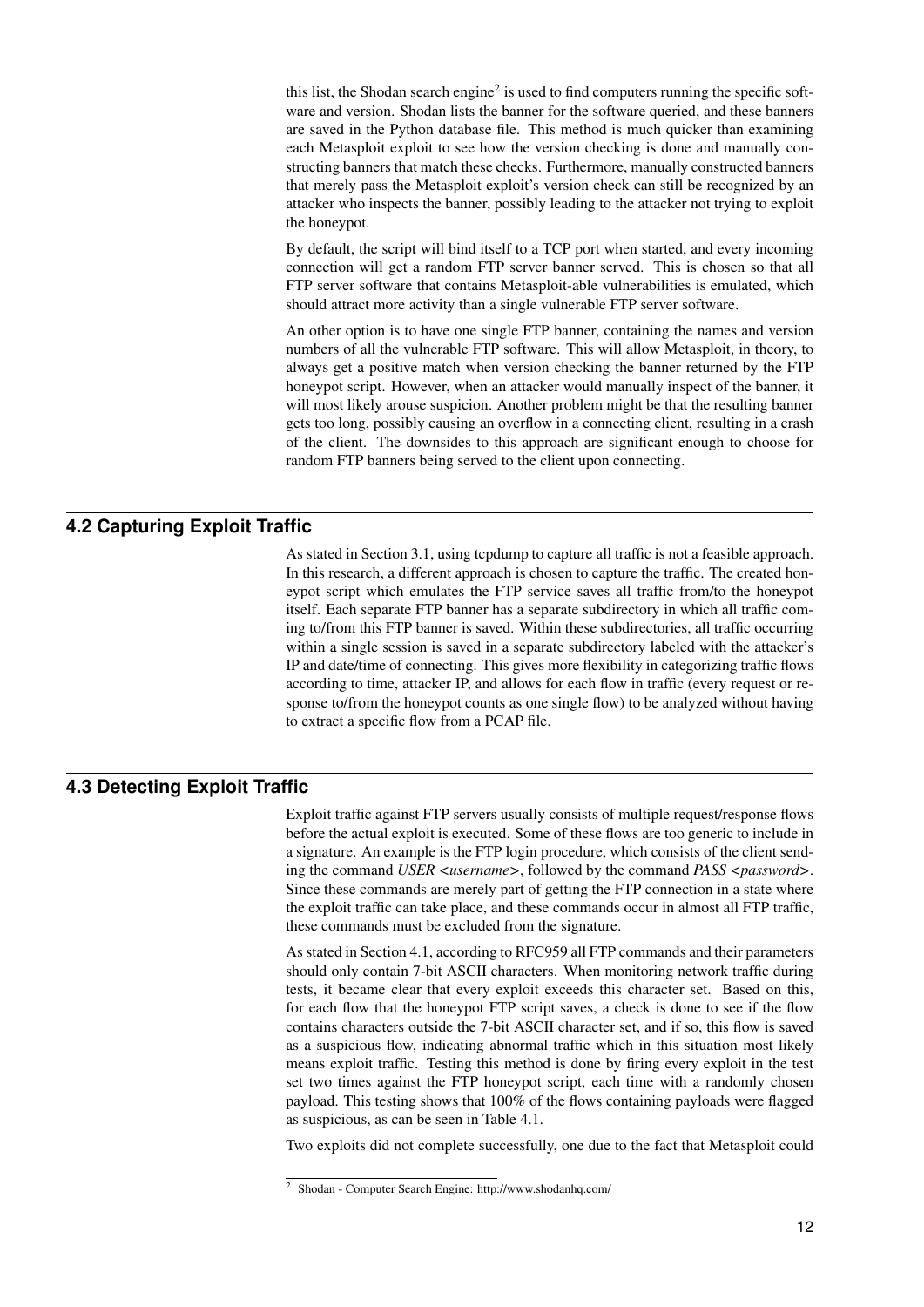<span id="page-13-2"></span>

|     | Table 4.1: Number of detected suspicious flows                    |
|-----|-------------------------------------------------------------------|
|     | Number of exploits executed   Number of suspicious flows detected |
| -36 |                                                                   |

<span id="page-13-0"></span>not find a payload suitable for the exploit, and the second exploit contains a faulty version checking function, expecting a target different than the target the exploit is aimed at. These exploits are not included in the test mentioned above.

#### **4.4 Extracting Signatures from Exploit Traffic**

Given the different methods for pattern extraction described in Section [3.3,](#page-9-1) the data has to be analyzed to determine which method suits the input data best.

The data in the network stream consists of long strings, for which numerical features have to be found. Given the fact that running a single exploit with different payloads can result in flows with different lengths, the length of the data is not a good feature to use. Another commonly used feature for string data is the so called edit distance, or the Levenshtein distance. This metric indicates the difference between two strings: the more two strings differ, the higher the edit distance. Since almost all payloads in the flows are encoded using Metasploit's polymorphic encoders resulting in payloads that differ as much as possible from one another, edit distance is very unusable as a feature.

Given the short time span during which this research was done, static pattern analysis was chosen to extract signatures from exploit traffic. This method proved to be the easiest to set up, but relies on static parts occurring in exploit traffic, which is not the case for all exploits in the test set for this report.

The capturing of flows and flagging of suspicious flows as described in Section [4.2](#page-12-0) provides a good method to collect input for the LCS algorithm to extract signatures from the suspicious flows per exploit. In order to attempt to obtain a signature, one exploit at a time is executed multiple times against the FTP honeypot script, with a randomly chosen payload each time. Since payloads get encoded every time an exploit runs, this provides for the maximum amount of entropy in the payload section of the exploit traffic, resulting in signatures that should match to the static parts of the exploit traffic only. A custom written Python script is used that locates all suspicious flows inside a specified directory, and runs the LCS algorithm on the suspicious flows. The resulting signature is then printed out and can be imported into the FTP honeypot script signature database. This script can be found in Appendix [E.](#page-28-0)

#### **4.5 Matching Exploit Traffic against Signatures**

<span id="page-13-1"></span>With the signatures generated, the FTP honeypot script has to be adjusted to store and detect the signatures. To do so, the Python database file containing the different banners was adjusted to store the extracted signatures per banner. The FTP honeypot script was adjusted so that every incoming flow is inspected to see if any of the stored signatures occur in the flow. Given that the signatures often contain characters outside the ASCII character set, all signatures are saved in hexadecimal format, and the hexadecimal representation of the incoming flow is then matched against every signature to attempt to find a match. When a match is found, the FTP honeypot script will print out which exploit was detected.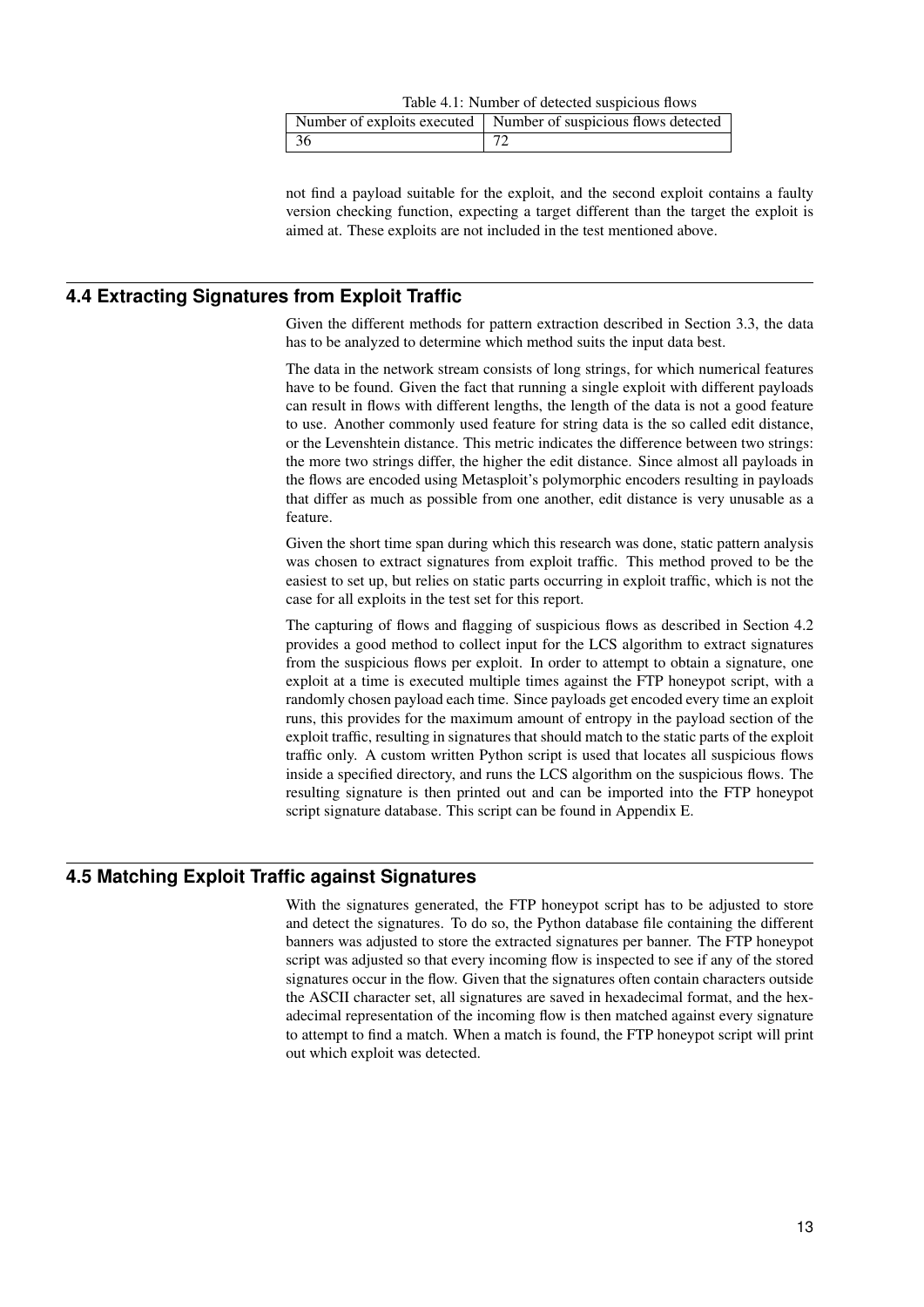## **Findings**

#### **5.1 Extracting Patterns from Exploit Traffic**

<span id="page-14-0"></span>5

<span id="page-14-1"></span>Each individual exploit in the test set was put through the pattern extraction method described in Section [4.4.](#page-13-0) The accuracy of the extracted signature using the LCS algorithm gets higher as more flows from different connections are available as input. This is because the encoded payload data mutates every time the exploit is ran against the FTP honeypot script, causing the LCS algorithm to only return the static parts of the exploit traffic. Because the payload is random every time an exploit is executed, the LCS algorithm already converges to a decent signature as soon as with only two input flows. However, to have more certainty that the resulting signature is indeed good, every exploit was fired 10 times with 10 different payloads against the FTP honeypot script before running the LCS algorithm.

As the length of the extracted pattern gets lower when the number of connections, and thus the number of input flows rises, the chance of false negatives goes down. This is because some exploits contain multiple targets (e.g. the same software installed on different Microsoft Windows versions), which use different hardcoded return addresses in the exploit. With a longer pattern length, one return address might still be present in the extracted pattern, preventing other return addresses from being matched by the extracted pattern. This problem is simply solved by running the exploit numerous times for each target against the FTP honeypot script.

Within the exploit set used in this research project, some exploits can target different versions of the FTP software emulated by the FTP honeypot script. Some of these exploits fail to execute if the selected target version does not match the banner used in the FTP honeypot script.

Not all exploits contain static patterns within the suspicious flow data, or the static pattern is so small that the LCS algorithm returns FTP commands such as "USER" or "PASS" as the longest static pattern within all the suspicious flows. Since these strings are merely part of the FTP protocol, they are not suitable to act as signatures. To attempt to find a solution for this problem, for those exploits which did not contain a suitable signature in the suspicious flow data the LCS algorithm was run on all flows instead of only the suspicious flows. This was done in such a manner that the incoming flows with flow number 1 for all connections were run through the LCS algorithm, followed by running the LCS algorithm on all incoming flows with flow number 2, etc. For each set of flows the outcome of the LCS algorithm was printed, and out of the 17 exploits that did not contain a suitable signature in the suspicious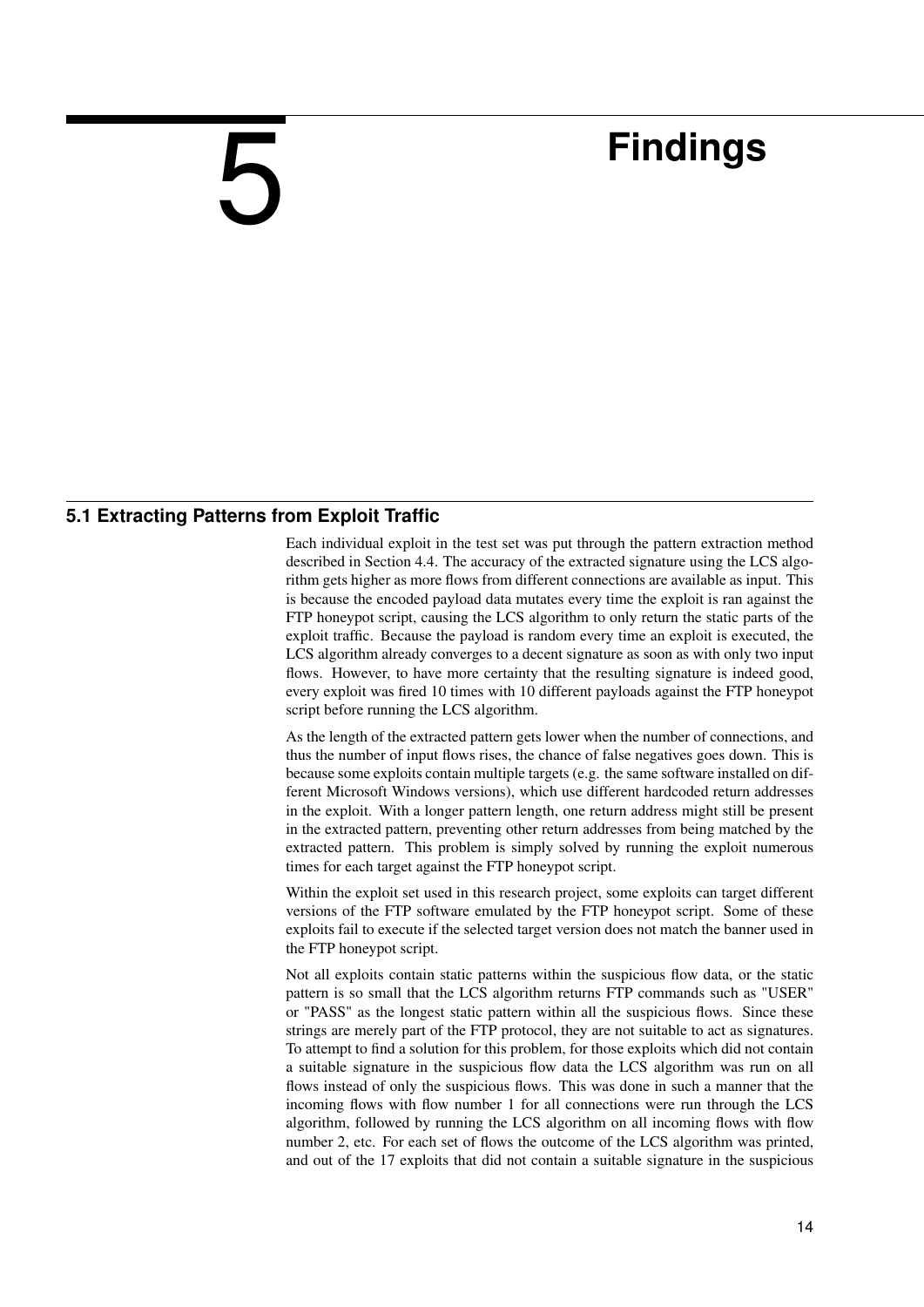#### **5.2 Matching Exploit Traffic against Signatures**

<span id="page-15-0"></span>To test the extracted signatures, each exploit for which a signature was found was run against the FTP honeypot script using every possible combination of targets and payloads using the Python script in Appendix [F.](#page-29-0) The output from the FTP honeypot script was then analyzed to count the number of connections, and the number of detected exploit attempts. Since some exploits send a payload multiple times per exploit attempt (e.g. in order to brute-force a return address), the results for all exploits were adjusted in such a way that a maximum of one exploit detection per connection was counted.

Out of the 37 exploits in the test set, 3 signatures were extracted that matched more than one exploit. To prevent multiple detection messages, the FTP honeypot script was adjusted so that only exploits for the currently emulated FTP software are matched against the traffic.

Another problem that was faced was that some signatures contained other signatures as a substring. To prevent the FTP honeypot script from returning multiple signatures, different in length, the choice was made to return only the longest matching signature when the traffic matched against multiple signatures. The matching signature with the highest length is also the most specific signature, and it can therefore be assumed that this is the most likely match against the traffic.

To match the accuracy of the extracted signatures, each exploit was fired against the FTP honeypot script, with every possible combination of targets and payloads. The output of the FTP honeypot script was saved per exploit, and the number of connections and the number of matched signatures in the traffic were used to calculate a detection rate. For exploits that have specific FTP software versions set as targets, some targets would cause the exploit to abort right after connecting to the FTP honeypot script, because of a non-matching banner. To account for this, all exploit attempts that aborted after the server presented its banner to the exploit were not included in the results. The full results on detection rates per exploit can be found in Appendix [B.](#page-22-0) A graph showing the detection rates versus the number of exploits that had a signature can be seen in Figure [5.1.](#page-15-1)



<span id="page-15-1"></span>*Figure 5.1: Detection rates versus number of exploits*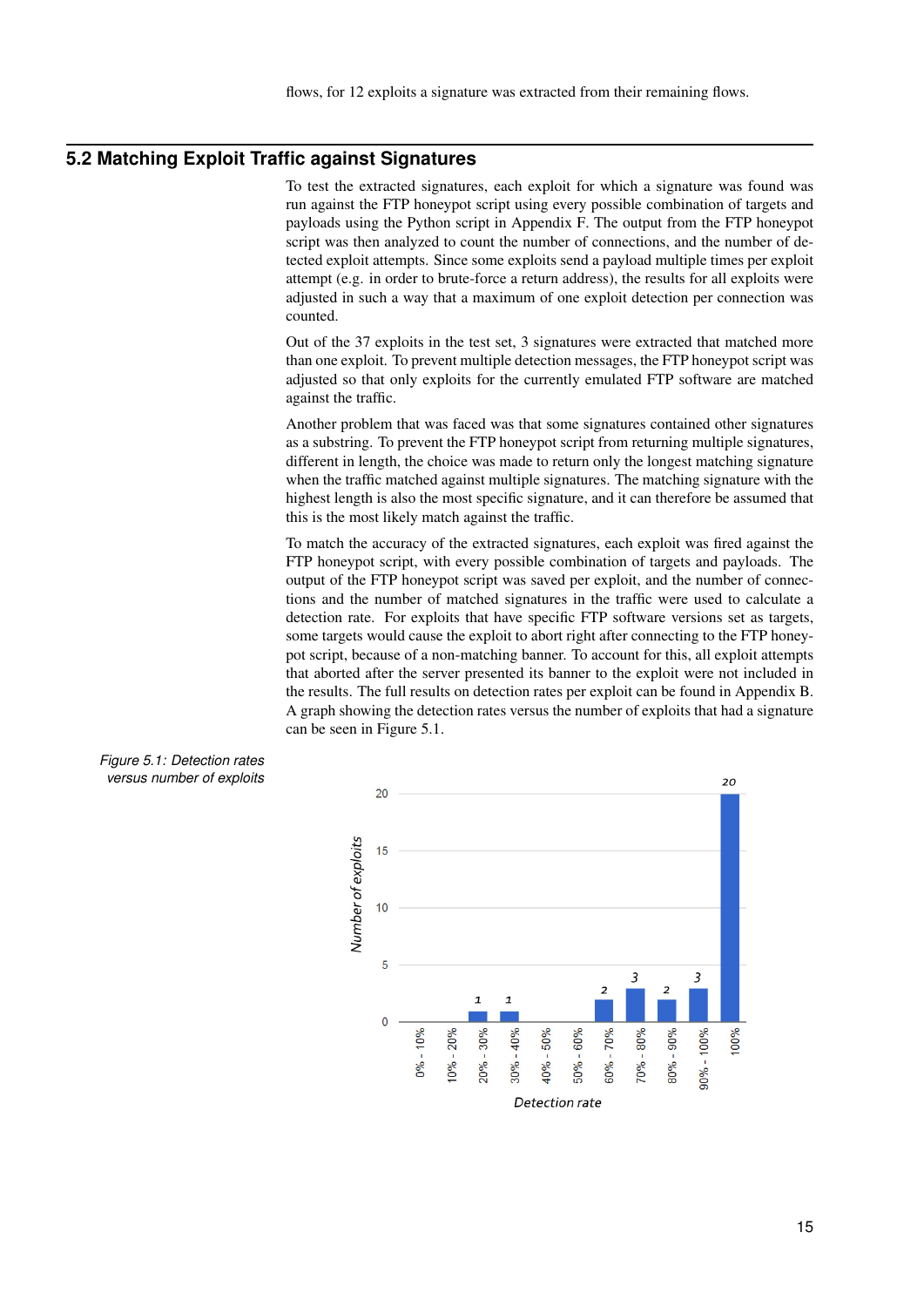## **Conclusions**

The research question posed was:

<span id="page-16-0"></span>6

#### *How feasible is an automated method to detect specific exploits on a honeypot by monitoring network traffic of exploits?*

The sub-questions that followed from this question were:

- What setup is needed in order to have exploits successfully complete their exploit against a honeypot?
- What is the best method to process network traffic to/from the honeypot to extract and match a unique signature from exploit traffic?
- How successful are these methods?

In this research it became clear that the first hurdle of firing exploits against a honeypot is that exploits can be very specific when it comes to the responses they expect from the victim system, both in FTP version banner and the honeypot's response to certain FTP commands. Testing each exploit to be implemented in the honeypot against either a script emulating an FTP server or the actual vulnerable FTP software gives insight into which commands need to be implemented. The FTP version banner can be obtained by looking at existing FTP servers that use the targeted FTP software version.

The stored network data should be as granular as possible, in order to allow analysis on very specific parts of the stored network data. Saving network data per flow, categorized per connection the flows took place in, proved to work well for this research. Detecting actual exploit traffic within flows can be achieved by looking for anomalies within the characters used within the flow. For the FTP protocol used within this paper, the occurrence of non-ASCII characters proved to be a good method to detect exploit traffic. With the stored flows, the Longest Common Substring can be used to obtain signatures from the network flows. This algorithm will only return useful results when static patterns occur within the exploit, which proved the case for 86% of the tested exploits in this research. The signatures can be implemented in the honeypot to match incoming traffic on-the-fly against these signatures, dropping the need for honeypot administrators to perform manual analysis on the stored network traffic in order to detect specific exploits.

The methods described in this paper proved to be very successful. Out of the 37 exploits in the test set used within this paper, 32 exploits yielded a signature after putting the exploits through the signature extraction process. Testing these signatures proved an average detection rate of 89.95%.

To summarize, the method described in this paper seems very feasible, combining high detection rates and a large success rate of obtaining signatures for the tested exploits.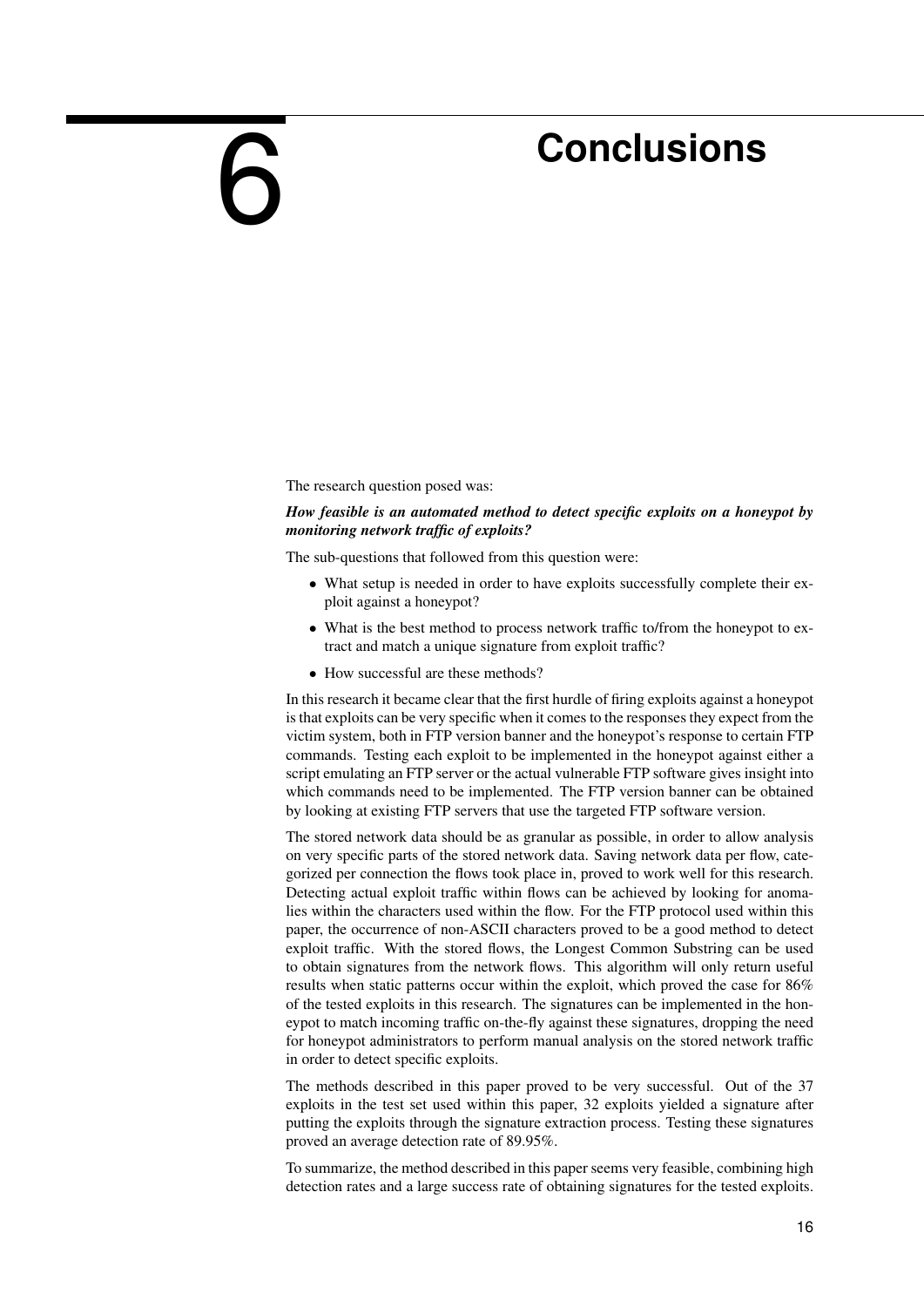The described method can easily be applied to other protocols.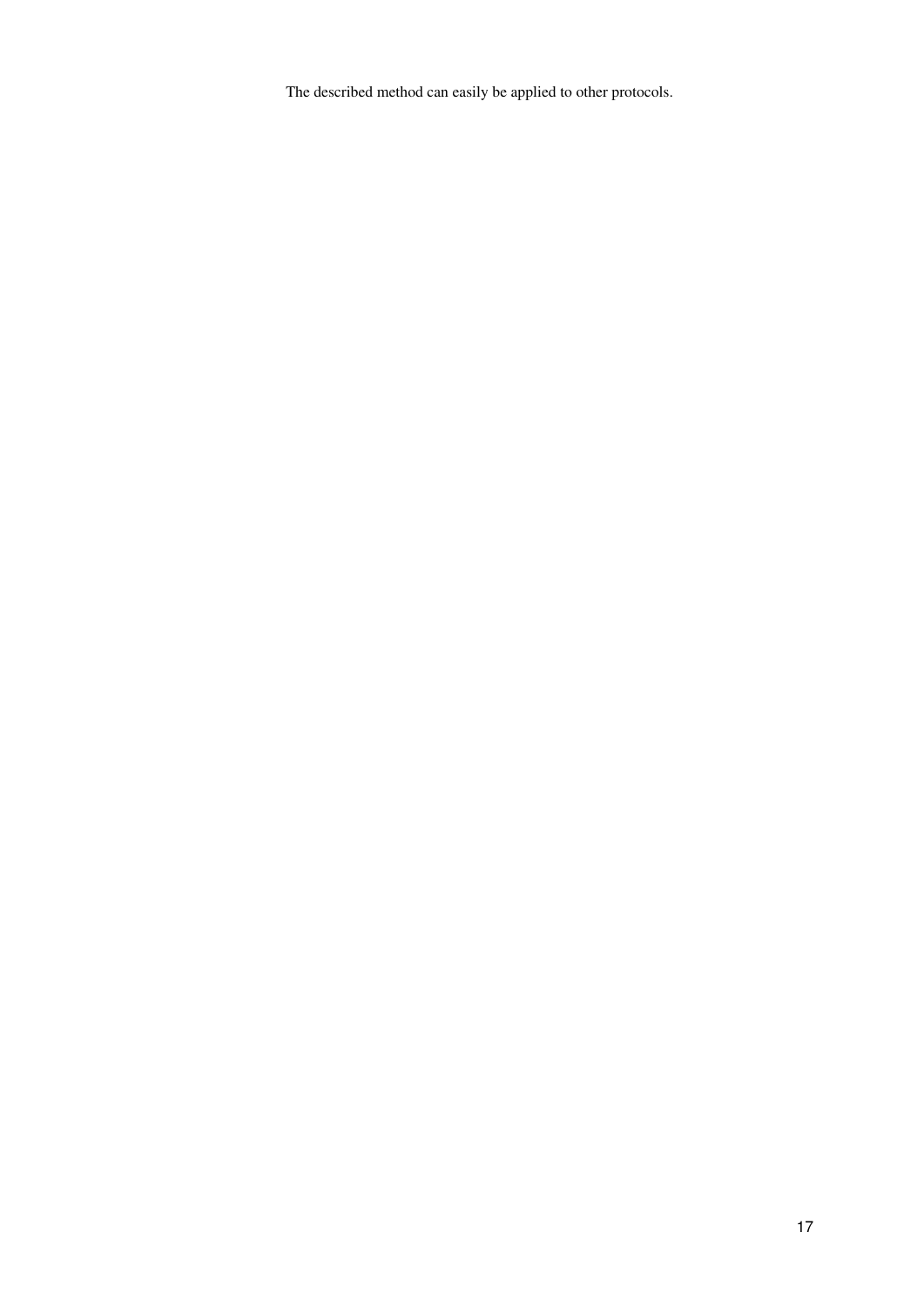## **Future Work**

Due to time constraints, some points could not be researched in this research project.

<span id="page-18-0"></span>7

Porting the FTP honeypot script used within this paper to more protocols would be a valuable addition.

Using other algorithms and/or methods to process the stored network traffic might increase performance compared to the Longest Common Substring algorithm used within this research.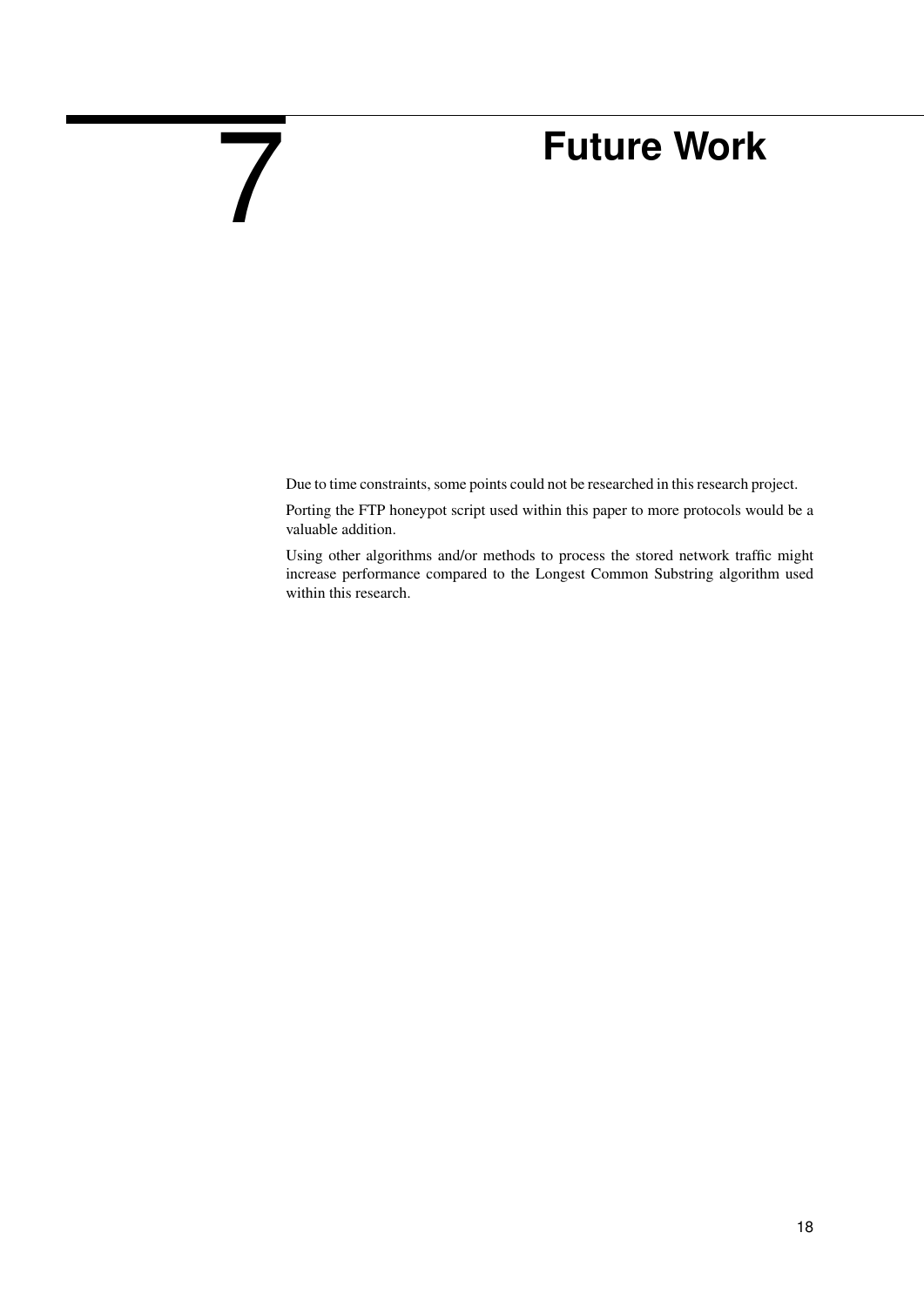## <span id="page-19-0"></span>8

## **Acknowledgements**

Thanks go out to the people of the Dutch National Cyber Security Centre (NCSC-NL) for allowing me to do my research there, their technical advice and making me feel welcome. Special thanks go out to Jop van der Lelie and Bart Roos of NCSC-NL for their very valuable feedback and much appreciated guidance during this research.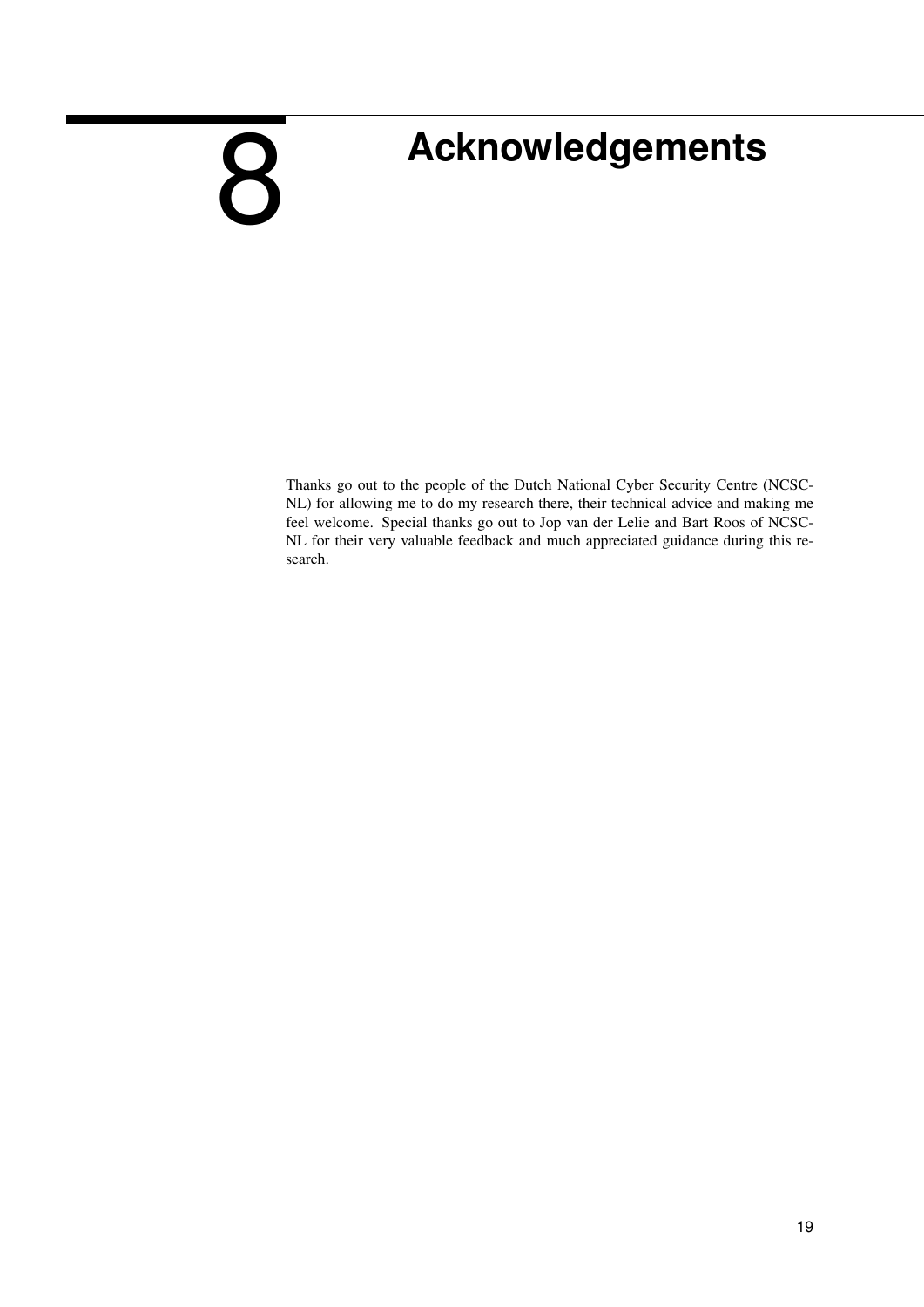## <span id="page-20-0"></span>A **Metasploit FTP Exploits Used**

| <b>Exploit identifier</b> | <b>Exploit description</b>                           |  |
|---------------------------|------------------------------------------------------|--|
| 3cdaemon_ftp_user         | 3Com 3CDaemon 2.0 FTP Username Overflow              |  |
| ability_server_stor       | Ability Server 2.34 STOR Command Stack Buffer        |  |
|                           | Overflow                                             |  |
| cesarftp_mkd              | Cesar FTP 0.99g MKD Command Buffer Overflow          |  |
| comsnd_ftpd_fmtstr        | ComSndFTP v1.3.7 Beta USER Format String             |  |
|                           | (Write4) Vulnerability                               |  |
| dreamftp_format           | BolinTech Dream FTP Server 1.02 Format String        |  |
| easyfilesharing_pass      | Easy File Sharing FTP Server 2.0 PASS Overflow       |  |
| easyftp_cwd_fixret        | EasyFTP Server <= 1.7.0.11 CWD Command Stack         |  |
|                           | <b>Buffer Overflow</b>                               |  |
| easyftp_list_fixret       | EasyFTP Server <= 1.7.0.11 LIST Command Stack        |  |
|                           | <b>Buffer Overflow</b>                               |  |
| easyftp_mkd_fixret        | EasyFTP Server <= 1.7.0.11 MKD Command Stack         |  |
|                           | <b>Buffer Overflow</b>                               |  |
| filecopa_list_overflow    | FileCopa FTP Server pre 18 Jul Version               |  |
| freefloatftp_user         | Free Float FTP Server USER Command Buffer Over-      |  |
|                           | flow                                                 |  |
| freeftpd_user             | freeFTPd 1.0 Username Overflow                       |  |
| globalscapeftp_input      | <b>GlobalSCAPE Secure FTP Server Input Overflow</b>  |  |
| goldenftp_pass_bof        | <b>GoldenFTP PASS Stack Buffer Overflow</b>          |  |
| httpdx_tolog_format       | HTTPDX tolog() Function Format String Vulnerabil-    |  |
|                           | ity                                                  |  |
| ms09_053_ftpd_nlst        | Microsoft IIS FTP Server NLST Response Overflow      |  |
| netterm_netftpd_user      | <b>NetTerm NetFTPD USER Buffer Overflow</b>          |  |
| oracle9i_xdb_ftp_pass     | Oracle 9i XDB FTP PASS Overflow (win32)              |  |
| oracle9i_xdb_ftp_unlock   | Oracle 9i XDB FTP UNLOCK Overflow (win32)            |  |
| proftpd_133c_backdoor     | ProFTPD-1.3.3c Backdoor Command Execution            |  |
| proftp_sreplace           | ProFTPD 1.2 - 1.3.0 sreplace Buffer Overflow (Linux) |  |
| proftp_telnet_iac         | ProFTPD 1.3.2rc3 - 1.3.3b Telnet IAC Buffer Over-    |  |
|                           | flow (Linux)                                         |  |
| ricoh_dl_bof              | Ricoh DC DL-10 SR10 FTP USER Command Buffer          |  |
|                           | Overflow                                             |  |
| sami_ftpd_list            | Sami FTP Server LIST Command Buffer Overflow         |  |
| sami_ftpd_user            | KarjaSoft Sami FTP Server v2.02 USER Overflow        |  |
| servu chmod               | Serv-U FTP Server < 4.2 Buffer Overflow              |  |
| servu_mdtm                | Serv-U FTPD MDTM Overflow                            |  |
| slimftpd_list_concat      | <b>SlimFTPd LIST Concatenation Overflow</b>          |  |
| turboftp_port             | Turbo FTP Server 1.30.823 PORT Overflow              |  |
| vermillion_ftpd_port      | Vermillion FTP Daemon PORT Command Memory            |  |
|                           | Corruption                                           |  |
| vsftpd_234_backdoor       | VSFTPD v2.3.4 Backdoor Command Execution             |  |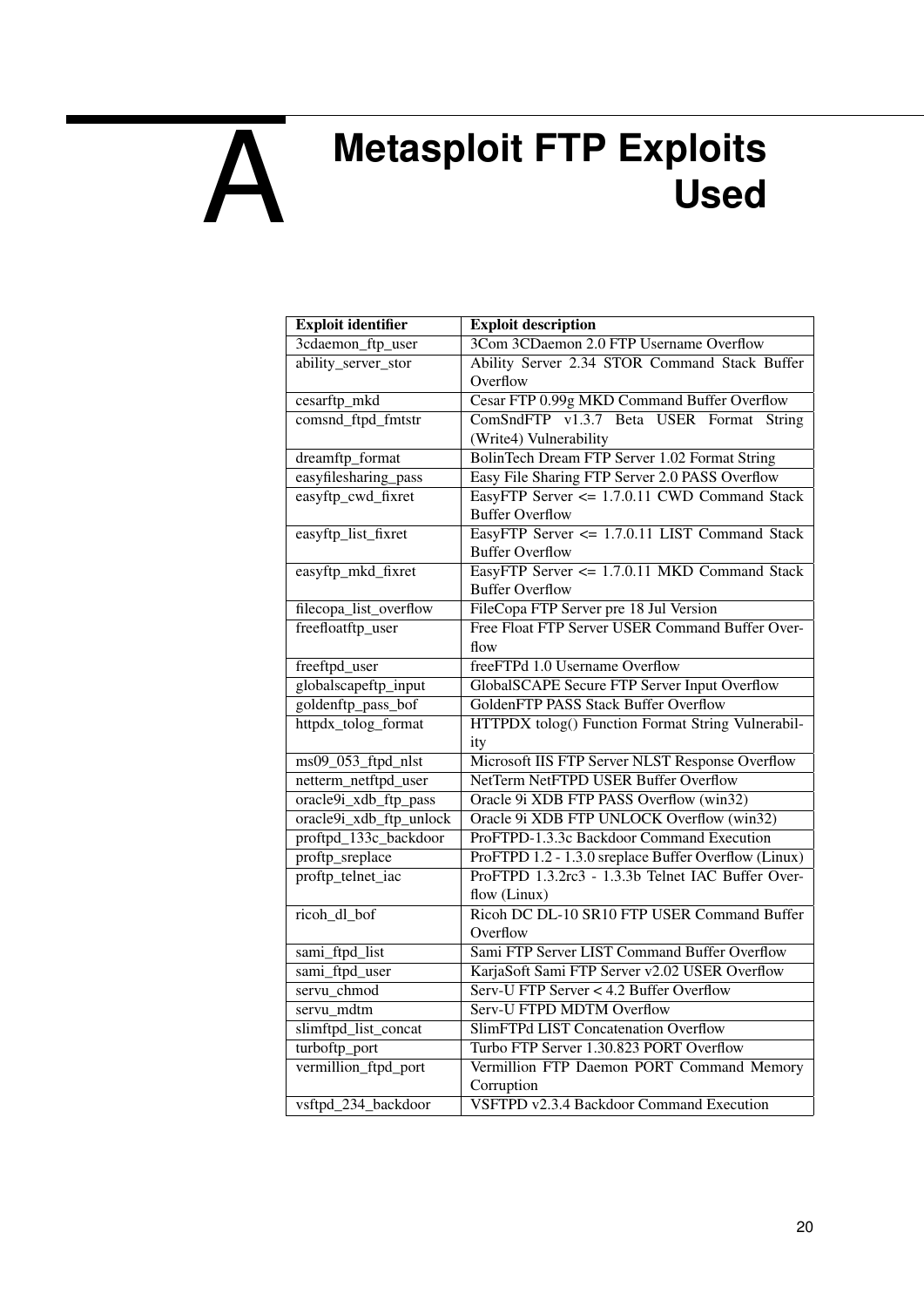| <b>Exploit identifier</b> | <b>Exploit description</b>                       |
|---------------------------|--------------------------------------------------|
| warftpd_165_pass          | War-FTPD 1.65 Password Overflow                  |
| warftpd_165_user          | War-FTPD 1.65 Username Overflow                  |
| wftpd size                | Texas Imperial Software WFTPD 3.23 SIZE Overflow |
| wsftp_server_503_mkd      | WS-FTP Server 5.03 MKD Overflow                  |
| wsftp_server_505_xmd5     | Ipswitch WS_FTP Server 5.05 XMD5 Overflow        |
| wuftpd_site_exec_format   | WU-FTPD SITE EXEC/INDEX Format String Vul-       |
|                           | nerability                                       |
| xlink server              | Xlink FTP Server Buffer Overflow                 |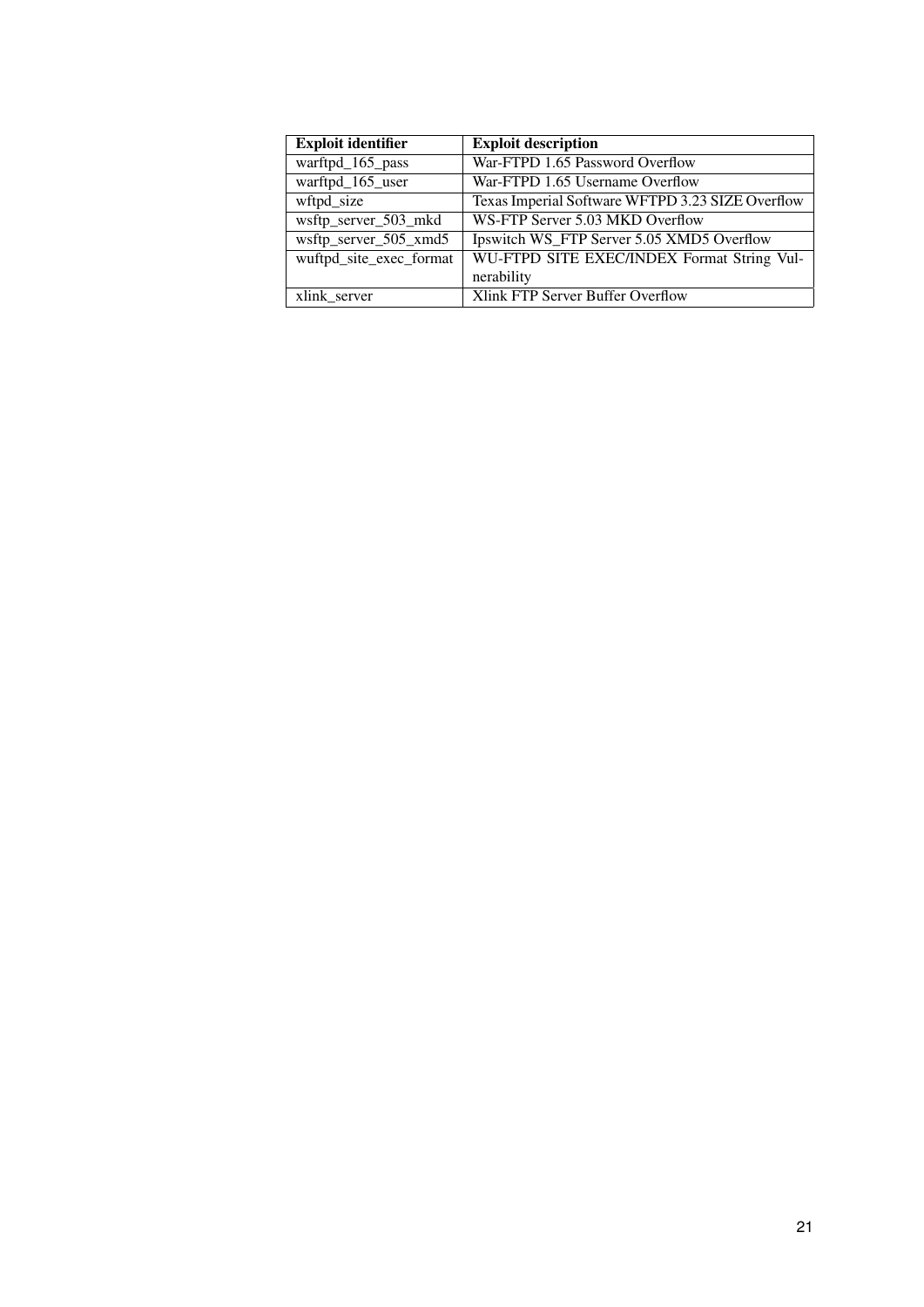# <span id="page-22-0"></span>B **Detection Rate of Exploits**

| <b>Exploit identifier</b> | Times ex-        | Times de-        | <b>Detection</b> | <b>Signature</b>       |
|---------------------------|------------------|------------------|------------------|------------------------|
|                           | ecuted           | tected           | rate             | length                 |
| 3cdaemon_ftp_user         | $\overline{535}$ | 518              | 96.8%            | 8 bytes                |
| ability_server_stor       | $\overline{214}$ | $\overline{214}$ | 100%             | $\overline{4}$ bytes   |
| cesarftp_mkd              | $\overline{28}$  | $\overline{28}$  | 100%             | 675 bytes              |
| comsnd_ftpd_fmtstr        | $\overline{214}$ | 214              | 100%             | $\overline{221}$ bytes |
| dreamftp_format           | $\overline{0}$   | $\overline{0}$   | $0\%$            | 47 bytes               |
| easyfilesharing_pass      | 216              | 216              | 100%             | 4 bytes                |
| easyftp_cwd_fixret        | 980              | 740              | 75.5%            | 36 bytes               |
| easyftp_list_fixret       | 106              | 89               | 83.9%            | $\overline{20}$ bytes  |
| easyftp_mkd_fixret        | 1059             | 820              | 77.4%            | 18 bytes               |
| filecopa_list_overflow    | 168              | 168              | 100%             | 7 bytes                |
| freefloatftp_user         | 98               | 98               | 100%             | 6 bytes                |
| freeftpd_user             | N/A              | N/A              | N/A              | $N/A^*$                |
| globalscapeftp_input      | $\overline{98}$  | $\overline{96}$  | 97.9%            | 142 bytes              |
| goldenftp_pass_bof        | $\overline{294}$ | $\overline{294}$ | 100%             | 4 bytes                |
| httpdx_tolog_format       | 749              | $\overline{533}$ | 71.2%            | $136$ bytes            |
| $ms09_053_ftpd_nlst$      | $\overline{300}$ | $\overline{300}$ | 100%             | 32 bytes               |
| netterm_netftpd_user      | $\overline{535}$ | $\overline{535}$ | 100%             | 6 bytes                |
| oracle9i_xdb_ftp_pass     | $\overline{108}$ | $\overline{108}$ | 100%             | $7$ bytes              |
| oracle9i_xdb_ftp_unlock   | N/A              | N/A              | N/A              | $N/A^*$                |
| proftpd_133c_backdoor     | N/A              | N/A              | N/A              | $N/A^*$                |
| proftp_sreplace           | $\overline{63}$  | $\overline{42}$  | 66.6%            | 100 bytes              |
| proftp_telnet_iac         | $\overline{88}$  | 84               | 95.4%            | 3789 bytes             |
| ricoh_dl_bof              | 107              | $\overline{107}$ | 100%             | 4 bytes                |
| sami_ftpd_list            | 107              | $\overline{107}$ | 100%             | 6 bytes                |
| sami_ftpd_user            | N/A              | N/A              | N/A              | $N/A^*$                |
| servu_chmod               | $\overline{216}$ | $\overline{216}$ | 100%             | 39 bytes               |
| servu mdtm                | $\overline{321}$ | $\overline{321}$ | 100%             | 81 bytes               |
| slimftpd_list_concat      | 99               | 99               | 100%             | 4 bytes                |
| turboftp_port             | 301              | 87               | 28.9%            | 402 bytes              |
| vermillion_ftpd_port      | 317              | 209              | 65.9%            | 22 bytes               |
| vsftpd_234_backdoor       | N/A              | N/A              | N/A              | $N/A^*$                |
| warftpd_165_pass          | 84               | 84               | 100%             | 4 bytes                |
| warftpd_165_user          | 336              | 336              | 100%             | 4 bytes                |
| wftpd_size                | $\overline{300}$ | $\frac{300}{ }$  | 100%             | 4 bytes                |
| wsftp_server_503_mkd      | $\overline{99}$  | $\overline{99}$  | 100%             | 8 bytes                |
| wsftp_server_505_xmd5     | $\overline{81}$  | $\overline{27}$  | 33.3%            | 4 bytes                |
| wuftpd_site_exec_format   | $\overline{84}$  | $\overline{72}$  | 85.7%            | 888 bytes              |
| xlink_server              | $\overline{24}$  | $\overline{24}$  | 100%             | 7 bytes                |

\* No signature available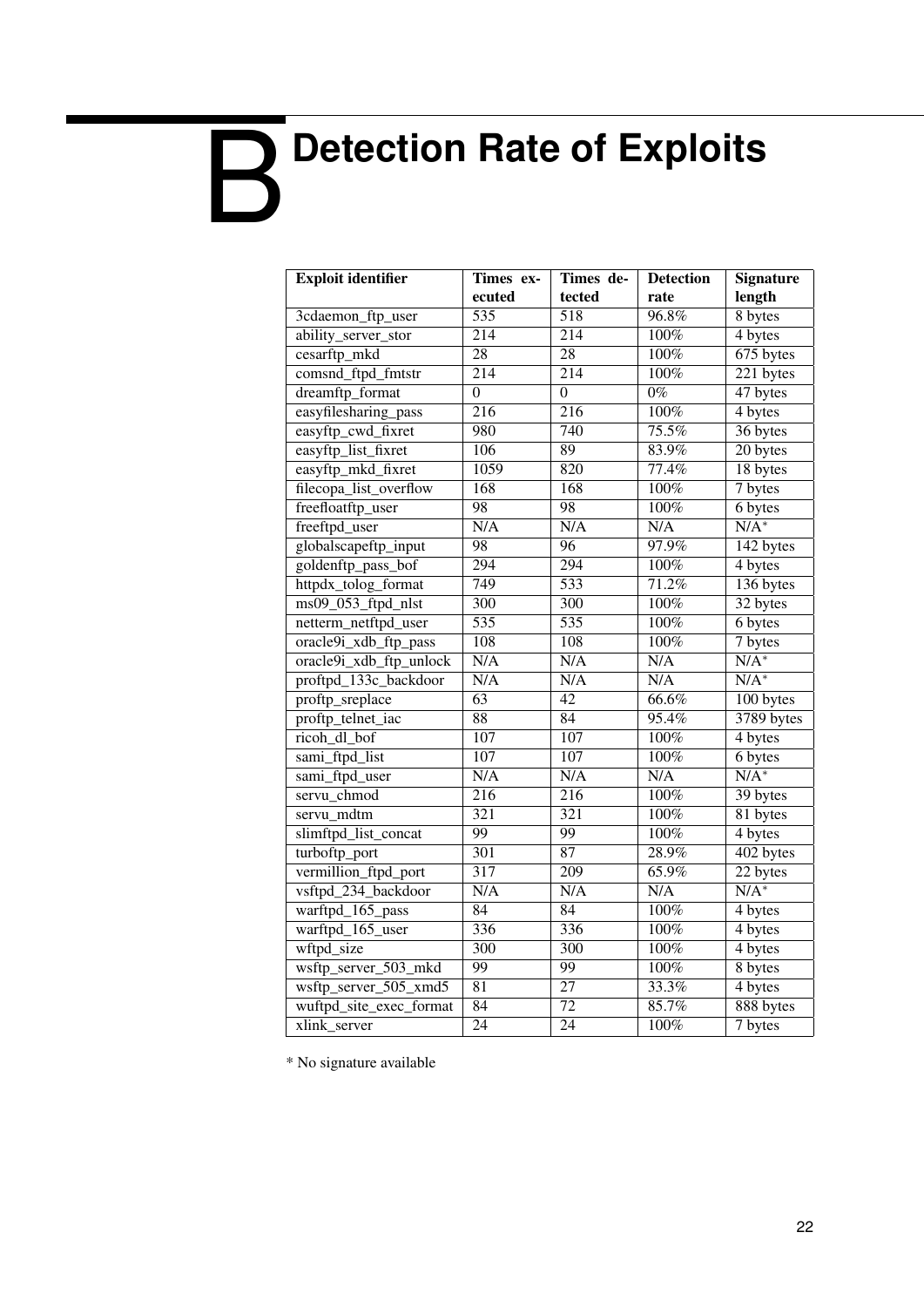## <span id="page-23-0"></span>C

## **FTP Honeypot Script**

| 1                   | #!/usr/bin/python                                                                                                          |
|---------------------|----------------------------------------------------------------------------------------------------------------------------|
| $\mathfrak{D}$      |                                                                                                                            |
| 3<br>$\overline{4}$ | import argparse<br>import copy                                                                                             |
| 5                   | import math                                                                                                                |
| 6                   | import os                                                                                                                  |
| 7<br>8              | import random<br>import re                                                                                                 |
| 9                   | import socket                                                                                                              |
| 10                  | import SocketServer                                                                                                        |
| 11<br>12            | import string<br>import sys                                                                                                |
| 13                  | import time                                                                                                                |
| 14                  |                                                                                                                            |
| 15<br>16            | import ftp_db                                                                                                              |
| 17                  | # class to handle incoming connections                                                                                     |
| 18                  | class FTPHandler (SocketServer. BaseRequestHandler):                                                                       |
| 19<br>20            | def handle(self):                                                                                                          |
| 21                  |                                                                                                                            |
| 22                  | $client\_ip = self.clier1\_address[0]$                                                                                     |
| 23<br>24            | # if user supplied an argument for the FTP banner to be used,                                                              |
| 25                  | # use this banner. If not, pick a random banner                                                                            |
| 26                  | if args ['banner'] and ftp_db.banners [args ['banner']]:                                                                   |
| 27<br>28            | ftp_info = ftp_db.banners[args['banner']]<br>ftp_banner = ftp_info['banner']                                               |
| 29                  | ftp_name = args['banner']                                                                                                  |
| 30                  | else:                                                                                                                      |
| 31<br>32            | ftp_name, ftp_info = random.choice(ftp_db.banners.items())<br>ftp_banner = ftp_info['banner']                              |
| 33                  |                                                                                                                            |
| 34<br>35            | # if the dir for this banner does not exist, create it.<br>if not os.path.isdir(args['flows_dir'] + ftp_name):             |
| 36                  | os.mkdir(args['flows_dir'] + ftp_name)                                                                                     |
| 37                  |                                                                                                                            |
| 38<br>39            | # set up basic stuff, create flow dir<br>$path = "['$                                                                      |
| 40                  | $flow_nr = 0$                                                                                                              |
| 41                  | $flow\_dir = args['flows\_dir'] + ftp_name + "l" + client_ip + "- " + str (time.time())$                                   |
| 42<br>43            | os.mkdir(flow_dir)                                                                                                         |
| 44                  | # send back initial banner to the client                                                                                   |
| 45                  | # print "Connection from " + client_ip + ", serving banner for " + ftp_name                                                |
| 46<br>47            | logfile.write("Connection from " + client_ip + ", serving banner for " + ftp_name + "\n")<br>logfile.flush()               |
| 48                  | self.send_response(flow_dir, flow_nr, ftp_banner + "\r\n")                                                                 |
| 49<br>50            |                                                                                                                            |
| 51                  | $flow_nr += 1$                                                                                                             |
| 52                  | while 1:                                                                                                                   |
| 53<br>54            | $found\_exploit = ""$<br>$found\_signature = "$                                                                            |
| 55                  |                                                                                                                            |
| 56                  | # try to grab all the data from the client in one go,                                                                      |
| 57<br>58            | # so the data does not get split up over multiple flows.<br># if there is no data, client aborted the connection.          |
| 59                  | $self.data = self.request.recv(9218). strip()$                                                                             |
| 60                  | if not self.data:                                                                                                          |
| 61<br>62            | break                                                                                                                      |
| 63                  | # due to non-printable characters in exploit traffic, all signatures                                                       |
| 64<br>65            | # are saved using hexadecimal encoding. we also convert client<br># requests to hexadecimal to match for signatures.       |
| 66                  | # only return the longest matching signature.                                                                              |
| 67                  | for name, signature in ftp_info['signatures'].items():                                                                     |
| 68<br>69            | if self.data.encode("hex").find(signature) $!= -1$ :<br>if not found_exploit or len(signature) > $\leftrightarrow$         |
| 70                  | len (ftp_info ['signatures'][found_exploit]):                                                                              |
| 71                  | $found\_exploit = name$                                                                                                    |
| 72<br>73            | found_signature = signature                                                                                                |
| 74                  |                                                                                                                            |
| 75<br>76            | if found_exploit and found_signature:<br># print "Found exploit " + found_exploit + ": " + found_signature                 |
| 77                  | logfile.write("Found exploit " + found_exploit + ": " + found_signature + "\n")                                            |
| 78                  | logfile.flush()                                                                                                            |
| 79<br>80            | # All data should only contain 7-bit ASCII data. If this is not                                                            |
| 81                  | # the case, most likely exploit traffic => mark as suspicious.                                                             |
| 82                  | if all $(\text{ord}(c) < 127$ and c in string printable for c in self. data):                                              |
| 83<br>84            | $flow = open(float\_dir + "/req" + str(float\_nr) + ".flow", "w")$<br>else:                                                |
| 85                  | flow = open(flow_dir + "/req_" + str(flow_nr) + ".flow_suspicious", "w")                                                   |
| 86<br>87            | flow.write (self.data)<br>flow.close()                                                                                     |
| 88                  |                                                                                                                            |
| 89                  | # extract the FTP command issued by the client, and try to give                                                            |
| 90<br>91            | # it the response it expects.<br>cmd = self.data.split(" ")[0].upper()                                                     |
| 92                  |                                                                                                                            |
| 93                  | if re.match("USER", cmd):                                                                                                  |
| 94<br>95            | user = $self.data.split("")[-1]$<br>self.send_response(flow_dir, flow_nr, "331 Password required for " + $\leftrightarrow$ |
| 96                  | $user + " \r \r \r \r \r$                                                                                                  |
| 97<br>98            | elif re.match("PASS", cmd):                                                                                                |
| 99                  | self.send_response(flow_dir, flow_nr, "230 User " + $\leftrightarrow$<br>user + " logged $in \rceil r \rceil$              |
| 100                 | elif re.match("HELP", cmd):                                                                                                |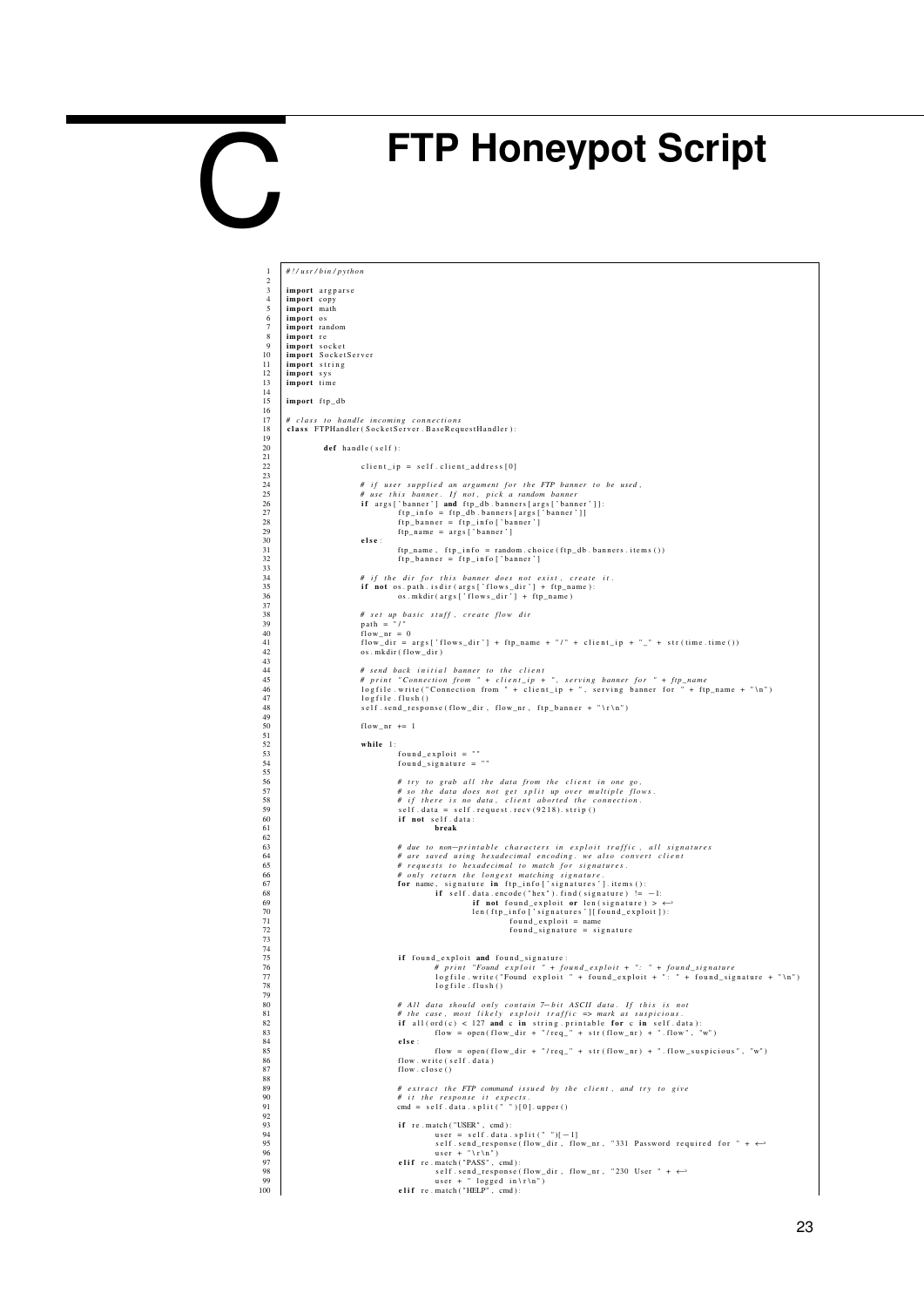| 101         | self.send_response(flow_dir, flow_nr, "214 Help.\r\n")                                                                                                                                                |
|-------------|-------------------------------------------------------------------------------------------------------------------------------------------------------------------------------------------------------|
| 102<br>103  | elif re.match("QUIT", cmd):<br>self.send_response(flow_dir, flow_nr, "221 Goodbye\r\n")                                                                                                               |
| 104         | self.request.close()                                                                                                                                                                                  |
| 105         | return                                                                                                                                                                                                |
| 106<br>107  | elif re.match("SYST", cmd):<br>self.send_response(flow_dir, flow_nr, "215 UNIX Type: L8\r\n")                                                                                                         |
| 108         | elif $re . match ('X?MKD'', cmd):$                                                                                                                                                                    |
| 109         | self.send_response(flow_dir,flow_nr, "257" + self.data.split("")[1] + $\leftrightarrow$                                                                                                               |
| 110<br>111  | " directory created.\r\n")<br>elif re.match ("PWD", cmd):                                                                                                                                             |
| 112         | self.send_response(flow_dir, flow_nr, "257 \"" + path + $\leftrightarrow$                                                                                                                             |
| 113         | "\" is the current directory.\r\n")                                                                                                                                                                   |
| 114<br>115  | elif re.match("CWD", cmd):<br># allow the client to change dirs, but no escaping the                                                                                                                  |
| 116         | # non-existent root dir.                                                                                                                                                                              |
| 117         | $cwd\_dir = self.data.split("")[1]$                                                                                                                                                                   |
| 118<br>119  | if $ewd_dir == "":$<br>if $path == "/":$                                                                                                                                                              |
| 120         | path = $"$ /"                                                                                                                                                                                         |
| 121         | else:                                                                                                                                                                                                 |
| 122.<br>123 | $(path, tail) = os.path.split(path)$<br>else:                                                                                                                                                         |
| 124         | path = os.path.join(path, cwd_dir)                                                                                                                                                                    |
| 125         | self.send_response(flow_dir,flow_nr, "250 CWD command successful\r\n")                                                                                                                                |
| 126<br>127  | elif re.match("SITE EXEC", self.data.upper()):<br># emulate a SITE EXEC command, simply print back                                                                                                    |
| 128         | # everything after SITE EXEC with a 200 status code.                                                                                                                                                  |
| 129         | $exec\_cmd = "".join(self.data.split(" ")[2:])$                                                                                                                                                       |
| 130<br>131  | self.send_response(flow_dir,flow_nr,"200" + exec_cmd + "\r\n")<br>elif re.match("DELE", cmd):                                                                                                         |
| 132         | self.send_response(flow_dir, flow_nr, "250 File deleted.\r\n")                                                                                                                                        |
| 133         | elif re.match("RMD", cmd):                                                                                                                                                                            |
| 134<br>135  | self.send_response(flow_dir, flow_nr, "250 Directory deleted.\r\n")<br>elif re.match("TYPE", cmd):                                                                                                    |
| 136         | self.send_response(flow_dir, flow_nr, "200 Type set to " + $\leftrightarrow$                                                                                                                          |
| 137<br>138  | self.data.split("")[1].upper() + "\r\n")<br>else:                                                                                                                                                     |
| 139         | self.send_response(flow_dir, flow_nr, "502 Command not implemented \r\n")                                                                                                                             |
| 140         |                                                                                                                                                                                                       |
| 141<br>142  | $flow_nr += 1$                                                                                                                                                                                        |
| 143         | # send the response back to the client,                                                                                                                                                               |
| 144         | # save the response in the flow dir.                                                                                                                                                                  |
| 145<br>146  | def send_response(self, flow_dir, flow_nr, msg):<br>flow = open(flow_dir + "/resp_" + str(flow_nr) + ".flow", "w")                                                                                    |
| 147         | flow.write(msg)                                                                                                                                                                                       |
| 148         | flow.close()                                                                                                                                                                                          |
| 149<br>150  | self.request.sendall(msg)                                                                                                                                                                             |
| 151         |                                                                                                                                                                                                       |
| 152         |                                                                                                                                                                                                       |
| 153<br>154  | def parseArgs (argv):<br>parser = argparse. ArgumentParser(description='FTP Honeypot script.')                                                                                                        |
| 155         | parser.add_argument('--logfile', default='honeypot.log', help="Log file to write messages to.")                                                                                                       |
| 156         | parser.add_argument('-port', default='21', help="TCP port number to bind to.")                                                                                                                        |
| 157<br>158  | parser.add_argument('-flows-dir', default='flows/', help="Directory in which to save flows.")<br>parser.add_argument('--banner', default='', help="FTP banner to serve to clients. If left empty, " + |
| 159         | "random banner will be served. Use -- list-banners to see all banners.")                                                                                                                              |
| 160         | parser.add_argument('-list-banners', action='store_true', ←                                                                                                                                           |
| 161<br>162  | help="List all banners to use with the -banner parameter.<br>$args = parser.parse_{args(argv)$                                                                                                        |
| 163         | return [vars(args), parser]                                                                                                                                                                           |
| 164         |                                                                                                                                                                                                       |
| 165<br>166  | def printBanners():                                                                                                                                                                                   |
| 167         | print " Banner<br>Description"                                                                                                                                                                        |
| 168         | print "================                                                                                                                                                                               |
| 169<br>170  | for banner, banner_info in sorted(ftp_db.banners.items()):                                                                                                                                            |
| 171         | $print$ " ${:=25}{\}$ : format (banner, banner_info ['name'])                                                                                                                                         |
| 172         |                                                                                                                                                                                                       |
| 173<br>174  | print ""<br>print "Use value listed in the 'Banner' column as parameter for the --- banner argument"                                                                                                  |
| 175         |                                                                                                                                                                                                       |
| 176         |                                                                                                                                                                                                       |
| 177<br>178  | if __name__ == "__main__":<br>global parser, args, logfile                                                                                                                                            |
| 179         | $args, parser = parseArgs(sys.argv[1:])$                                                                                                                                                              |
| 180<br>181  |                                                                                                                                                                                                       |
| 182         | if args ['list_banners']:<br>printBanners()                                                                                                                                                           |
| 183         | sys. exit (0)                                                                                                                                                                                         |
| 184         |                                                                                                                                                                                                       |
| 185<br>186  | if args ['banner'] and not args ['banner'] in ftp_db.banners.keys():<br>print "Error: this banner does not exist."                                                                                    |
| 187         | print "Specify a correct banner or use the -list-banners argument to list all valid banners."                                                                                                         |
| 188<br>189  | $sys. exit(-1)$                                                                                                                                                                                       |
| 190         | logfile = open(args['logfile'], "w")                                                                                                                                                                  |
| 191         |                                                                                                                                                                                                       |
| 192<br>193  | # Create the server, binding to all interfaces on port specified by args<br>try:                                                                                                                      |
| 194         | server = SocketServer. TCPServer(("", int(args['port'])), FTPHandler)                                                                                                                                 |
| 195         | except socket. error as msg:                                                                                                                                                                          |
| 196<br>197  | print "Error: could not start server (" + msg. strerror + ")"<br>$sys. exit(-1)$                                                                                                                      |
| 198         |                                                                                                                                                                                                       |
| 199<br>200  | # Activate the server, this will keep running until Ctrl-C'd                                                                                                                                          |
|             | server.serve_forever()                                                                                                                                                                                |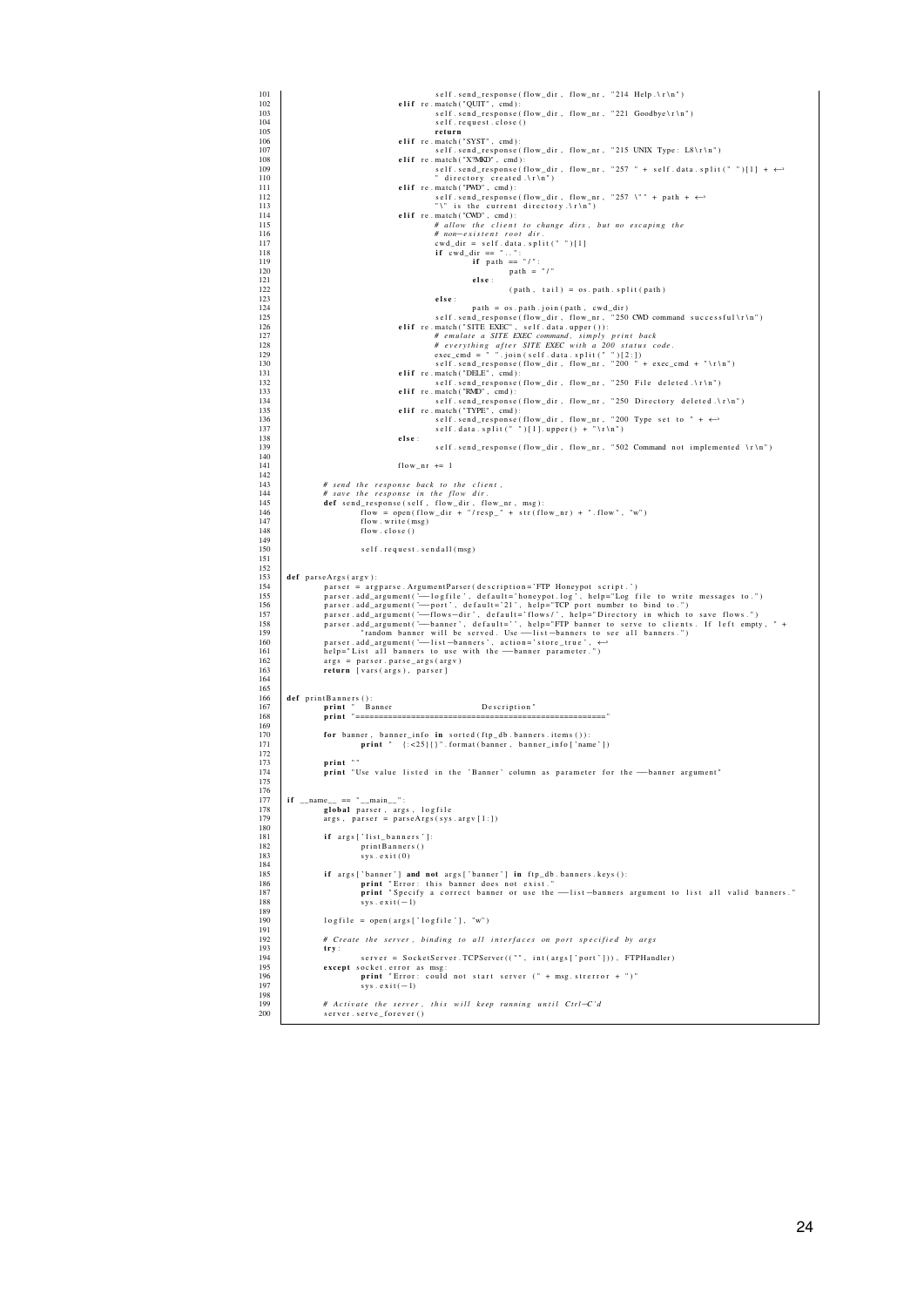## <span id="page-25-0"></span>**FTP Honeypot Database**

D

1 banners = {<br>
2 "3cdaemon": {<br>
3 mame": "3Com 3CDaemon FTP Server 2.0",<br>
4 "banner": "220 3Com 3CDaemon FTP Server Version 2.0",<br>
5 signatures": { 6 " e x p l o i t / windows / f t p / 3 c d a e m o n \_ ft p \_ u s e r ( Windows 2000 E n g l i s h ) " : " c 4 2a 0 2 7 5 " , 7 " e x p l o i t / windows / f t p / 3 c d a e m o n \_ ft p \_ u s e r ( Windows XP E n g l i s h SP0 / SP1 ) " :←- 8 | d9eed97424f45b817313", 9 " e x p l o i t / windows / f t p / 3 c d a e m o n \_ ft p \_ u s e r ( Windows NT 4 . 0 SP4 / SP5 / SP6 ) " : " 99176877 " , 10 " e x p l o i t / windows / f t p / 3 c d a e m o n \_ ft p \_ u s e r ( Windows 2000 P r o SP4 F r e n c h ) " : " d 0 2 9 5 f 7 7 " , 11 " e x p l o i t / windows / f t p / 3 c d a e m o n \_ ft p \_ u s e r ( Windows XP E n g l i s h SP3 ) " : " f b 4 1 b d 7 c f b 4 1 b d 7 c " 12 }<br>13 } ,<br>14 "ability": {<br>16 "namer": "Ability FTP Server 2.34",<br>16 "banner": ← 11<br>
17 "exploit/windows/ftp/3cdaemon\_ftp\_user (Windows XP English SP3)": "fb41bd7cfb41bd7c"<br>
18 "ability": {<br>
"amme": "Ability FTP Server 2.34",<br>
"banner": ←<br>
"220 Welcome to Code−Crafters - Ability Server 2.34. (Ability  $"$  signatures": ." exploit/windows/ftp/ability\_server\_stor (Windows XP SP2 ENG)": "cf2ee373"<br>"exploit/windows/ftp/ability\_server\_stor (Windows XP SP3 ENG)": "5393427e" 21 },<br>
22 },<br>
23 september : {<br>
24 manne" : "Cesar FTP Server 0.99g",<br>
"banner" : "220 CesarFTP 0.99g Server Welcome !",<br>
26 signatures ": { 26<br>
27 " exploit/windows/ftp/cesarftp\_mkd": "4d4b4420" + "0a" \* 671<br>
28<br>
30 : eomsnd":<br>
"namer": "ComSnd FTP Server 1.3.7",<br>
"hamer": "220" + "32323020bb6d3adb9e2c1d9465450b7fecef1c6f7210d0a<br>
33 : decode ("hex"), # ugly n 29<br>
29<br>
1,  $\cdot$  comsnd": {<br>
"comsnd": "ComSnd FTP Server 1.3.7",<br>
"hanne": "220" + "32323020bb6d3adb9e2c1d9465450b7fecef1c6f7210d0a" ↔<br>
.decode("hex"), # ugly non ASCII chars in banner<br>
"signatures": {<br>
"signatures": {<br>
" 42 " name " : " B oli nT e c h Dream FTP S e r v e r 1 . 0 2 " , 43 " b a n n e r " : " 220 DreamHost FTP S e r v e r " , 44 " s i g n a t u r e s " : { 45 " e x p l o i t / windows / f t p / d r e a m f t p \_ f o r m a t " : " eb2925387825387825387825387825387825388 " + ←- 46 " 7825378253878253339353736383064256 e 2 5 6e 4 0 4 0 4 0 4 0 4 0 4 0 4 0 4 0 " 47 } 48 } , 49 " e a s y f i l e s h a r i n g " : { 50 " name " : " Easy F i l e S h a ri n g FTP S e r v e r 2 . 0 " , 51 " b a n n e r " : " 220 Welcome t o Easy F i l e S h a ri n g FTP S e r v e r ! " , 52 " s i g n a t u r e s " : { , "exploit/windows/ftp/easyfilesharing\_pass (Windows 2000 Pro English ALL)": "c42a0275"<br>14 | exploit/windows/ftp/easyfilesharing\_pass (Windows XP Pro SP0/SP1 English)": "ad32aa71" 55 }<br>56 }, }<br>57 "easyftp": { 58 " name " : " Bi g F o olC at FTP S e r v e r 1 . 0 " , 59 " b a n n e r " : "220− Ft p S i t e Powerd by Bi g F o olC at Ft p S e r v e r 1 . 0 ( meishu1981@gmail . com ) \ r \ n " + 60 "220− Welcome t o my f t p s e r v e r \ r \ n " + 61 " 220 " , 62 " s i g n a t u r e s " : { 63 " e x p l o i t / windows / f t p / e a s y f t p \_ c w d \_ f i x r e t " : " 89 e 7 8 1 e f 1 4 f e f f f f 8 9 0 f 8 1 c 7 1 4 f f f f f f f f e 7 " , 64 " e x p l o i t / windows / f t p / e a s y f t p \_ l i s t \_ f i x r e t " : " f f f f 8 1 c 4 0 4 f e f f f f f f e 7 " , 65 " e x p l o i t / windows / f t p / e a s y f t p \_ m k d \_ f i x r e t " : " 81 c 7 1 4 f f f f f f f f e 7 4 3 4 3 4 3 4 3 4 3 4 3 4 3 4 3 4 3 4 3 " 66 } 67 } , 68 " f i l e c o p a " : { 69 " name " : " FileCOPA FTP S e r v e r 1 . 0 1 " , 70 " b a n n e r " : "220−I n t e r V a t i o n s FileCOPA FTP S e r v e r V e r si o n 1 . 0 1 21 s t November 2005 " , 71 " s i g n a t u r e s " : { 72 " e x p l o i t / windows / f t p / f i l e c o p a \_ l i s t \_ o v e r f l o w " : " 6681 c 1a 0 0 1 5 1c 3 " 73 } 74 } , 75 " f r e e f l o a t f t p " : { 76 " name " : " F r e e F l o a t FTP S e r v e r 1 . 0 0 " , 77 " b a n n e r " : " 220 F r e e F l o a t Ft p S e r v e r ( V e r si o n 1 . 0 0 ) . " , 78 " s i g n a t u r e s " : { 79 " e x p l o i t / windows / f t p / f r e e f l o a t f t p \_ u s e r " : " 81 c 4 5 4 f 2 f f f f " 80 } 82 " globalscapeftp": {<br>"name": "GlobalSCAPE Secure FTP Server 3.2",<br>"hanner": "220 GlobalSCAPE Secure FTP Server (v. 3.2)",<br>85 "signatures": {  $\begin{array}{rll} \texttt{88} & \texttt{``explot1/windown5/fn/g} \mid \texttt{s/p} \mid \texttt{31051/windown5/fn/g} \mid \texttt{32059/windown5/fn/g} \mid \texttt{4435481/windown5/fn/g} \mid \texttt{45059/windown5/fn/g} \mid \texttt{45059/windown5/fn/g} \mid \texttt{43549/windown5/fn/g} \mid \texttt{443549/windown5/fn/g} \mid \texttt{443549/windown5/fn/g} \mid \texttt{443549/windown5/fn/g} \mid \$ 91 } 93<br>
95 | "goldenftp": {<br>
"name": "Golden FTP Server 4.70",<br>
"banner": "220 Golden FTP Server ready v4.70",<br>
"signatures": {<br>
"exploit/windows/ftp/goldenftp\_pass\_bof": "d97424f4"<br>
} 99 },<br>
100 },<br>
"httpdx": {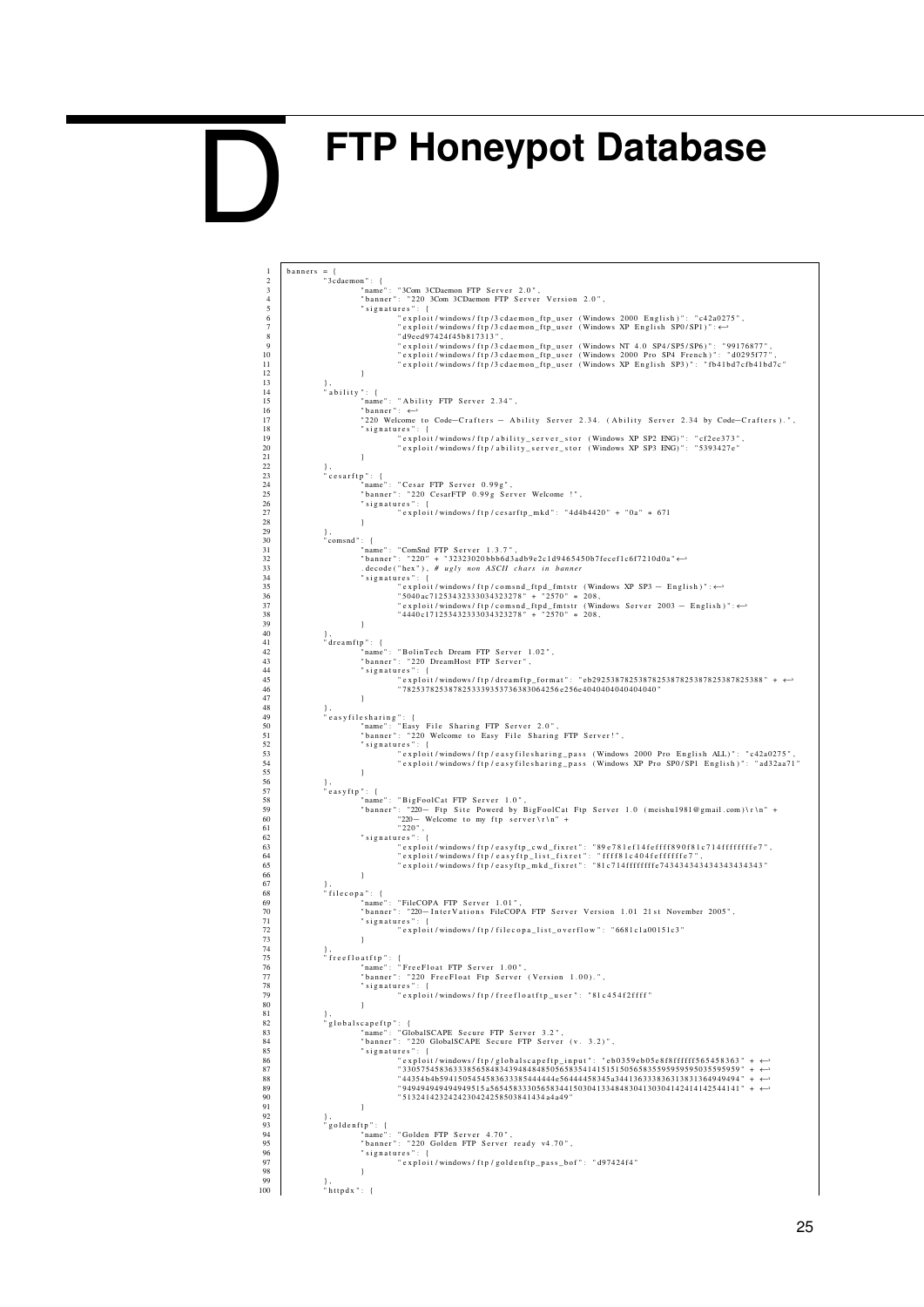| 101        | "name": "Httpdx FTP Server 1.4",                                                                     |
|------------|------------------------------------------------------------------------------------------------------|
| 102        | "banner": "220 httpdx/1.4 (Win32)",                                                                  |
| 103        | "signatures": {                                                                                      |
| 104        | "exploit/windows/ftp/httpdx_tolog_format": "e870f864" + "253878" * 37 + $\leftrightarrow$            |
| 105        | "253032353532327825686e2530343838387825686e",                                                        |
| 106        | 1                                                                                                    |
| 107        | },                                                                                                   |
| 108        | $\sin 609$ ": {                                                                                      |
| 109        | "name": "Microsoft IIS FTP server 5.0",                                                              |
| 110        | "banner": "220 localhost Microsoft FTP Service (Version 5.0).",                                      |
| 111        | "signatures": {                                                                                      |
| 112        | exploit/windows/ftp/ms09_053_ftpd_nlst (Windows 2000 SP4 English/Italian (IIS 5.0))": ↔ "            |
| 113        | " fd7ffd7ffd7ffd7ffd7ffd7ffd7ffd7ffd7feb243d77fd7ffd7ffd7ffd7ffd7f",                                 |
| 114        | "exploit/windows/ftp/ms09_053_ftpd_nlst (Windows 2000 SP3 English (IIS 5.0))": $\leftrightarrow$     |
| 115        | "fd7ffd7ffd7ffd7ffd7ffd7ffd7ffd7ffd7ffd82ee477fd7ffd7ffd7ffd7ffd7f",                                 |
| 116        | "exploit/windows/ftp/ms09_053_ftpd_nlst (Windows 2000 SP0-SP3 Japanese (IIS 5.0))": ↔                |
| 117        |                                                                                                      |
| 118        | }                                                                                                    |
| 119        | $\cdot$                                                                                              |
| 120        | $"$ netterm": {                                                                                      |
| 121        | "name": "Netterm FTP Server",                                                                        |
| 122.       | "banner": "220 NetTerm FTP server ready",                                                            |
| 123        | "signatures": {                                                                                      |
| 124        | "exploit/windows/ftp/netterm_netftpd_user": "5553455220c0"                                           |
| 125        | 1                                                                                                    |
| 126        | Ι,                                                                                                   |
| 127        | "oracle9i": {                                                                                        |
| 128        | "name": "Oracle 9i XML Database FTP Server 9.2.0.1",                                                 |
| 129        | "banner": "220 localhost FTP Server (Oracle XML DB/Oracle9i Enterprise Edition " + $\leftrightarrow$ |
| 130        | "Release 9.2.0.1.0 - Production) ready",                                                             |
| 131        | "signatures": {                                                                                      |
| 132        | "exploit/windows/ftp/oracle9i_xdb_ftp_pass": "81c4ffefffff44"                                        |
| 133        | ÷                                                                                                    |
| 134        | Ι,                                                                                                   |
| 135        | "proftpd_130": {                                                                                     |
| 136        | "name": "ProFTPD FTP Server 1.3.0",                                                                  |
| 137        | "banner": "220 ProFTPD 1.3.0 Server (ProFTPD Default Installation) [127.0.0.1]",                     |
| 138        | "signatures": {                                                                                      |
| 139        | "exploit/linux/ftp/proftp_sreplace": "42" * 64 + "c8af0408f4590b08" + "cc" * 28                      |
| 140<br>141 | 1                                                                                                    |
| 142        | "proftp": {                                                                                          |
| 143        | "name": "ProFTPD FTP Server 1.3.3a",                                                                 |
| 144        | "banner": "220 ProFTPD 1.3.3a Server (ProFTPD Default Installation) [127.0.0.1]",                    |
| 145        | "signatures": {                                                                                      |
| 146        | "exploit/linux/ftp/proftp_telnet_iac": "ff" * 3789                                                   |
| 147        | 1                                                                                                    |
| 148        | Η.                                                                                                   |
| 149        | "ricoh": {                                                                                           |
| 150        | "name": "DSC FTP Server 1.0",                                                                        |
| 151        | "banner": "220 DSC ftpd 1.0 FTP Server [127.0.0.1] ready",                                           |
| 152        | "signatures": {                                                                                      |
| 153        | "exploit/windows/ftp/ricoh_dl_bof": "5954c377"                                                       |
| 154        | 1                                                                                                    |
| 155        | },                                                                                                   |
| 156        | "sami": {                                                                                            |
| 157        | "name": "Sami FTP Server 2.0.2",                                                                     |
| 158        | "banner": "220-Sami FTP Server 2.0.2\r\n" +                                                          |
| 159        | "220 Features p a .",                                                                                |
| 160        | "signatures": {                                                                                      |
| 161        | "exploit/windows/ftp/sami_ftpd_list": "81c454f2ffff"                                                 |
| 162<br>163 | $\}$ ,                                                                                               |
| 164        | "servu": {<br>"name": "Serv-U FTP Server 4.1.0.3",                                                   |
| 165<br>166 | "banner": "220-Serv-U FTP Server 4.1.0.3",                                                           |
| 167        | "signatures": {                                                                                      |
| 168        | " exploit / windows / ftp / servu_chmod" : $\leftrightarrow$                                         |
| 169        | " 6681 caff0f42526a0258cd2e3c055a74efb85730305489d7af75eaaf75e75131c931c002040f41                    |
| 170        | "exploit/windows/ftp/servu_mdtm (Serv-U Uber-Leet Universal ServUDaemon.exe)": ↔                     |
| 171        |                                                                                                      |
| 172        | , "414183 c4fc5fbe333332314647393775fb464f3977fc75faffe74242ebe4424277184000202f35333231             |
| 173        | "exploit/windows/ftp/servu_mdtm (Serv-U 4.0.0.4/4.1.0.0/4.1.0.3 ServUDaemon.exe)": $\leftrightarrow$ |
| 174        |                                                                                                      |
| 175        | "414183c4fc5fbe333332314647393775fb464f3977fc75faffe74242ebe442424d164000202f35333231                |
| 176        | "exploit/windows/ftp/servu_mdtm (Serv-U 5.0.0.0 ServUDaemon.exe)": ←                                 |
| 177        |                                                                                                      |
| 178        | "414183c4fc5fbe333332314647393775fb464f3977fc75faffe74242ebe442427e164000202f35333231"               |
| 179        | 1                                                                                                    |
| 180        | },                                                                                                   |
| 181        | "slimftpd": {                                                                                        |
| 182        | "name": "SlimFTPd FTP Server 3.16",                                                                  |
| 183        | "banner": "220-SlimFTPd 3.16, by WhitSoft Development (www.whitsoftdev.com)\r\n" +                   |
| 184        | "220-You are connecting from $127.0.0.1:12345 \$ r \n" +                                             |
| 185        | "220 Proceed with login.",                                                                           |
| 186        | "signatures": {                                                                                      |
| 187        | "exploit/windows/ftp/slimftpd_list_concat": "d97424f4"                                               |
| 188        | 1                                                                                                    |
| 189        | Ι,                                                                                                   |
| 190        | "turboftp": {                                                                                        |
| 191        | "name": "TurboFTP FTP Server 1.30.823",                                                              |
| 192        | "banner": "220 TurboFTP Server 1.30.823 ready.",                                                     |
| 193        | "signatures": {                                                                                      |
| 194        | - + + + exploit/windows/ftp/turboftp_port": "2c3133332c32352c36352c302c34322c31303"                  |
| 195        | "52c37352c302c3131362c39362c39352c302c34322c3234382c37302" + $\leftrightarrow$                       |
| 196        | $"c302c3134392c35392c36362c302c33392c35382c36362c302c31353" + \leftrightarrow$                       |
| 197        | $"32c32382c39332c302c39332c3137332c37362c302c3130372c31373" + \leftrightarrow$                       |
| 198        | $"72c37342c302c312c302c302c302c3234362c3234372c39342c302c3" + \leftrightarrow$                       |
| 199        | $"02c31362c302c302c35372c3131332c39332c302c36342c302c302c3" + \leftrightarrow"$                      |
| 200        | "02c3232342c3234312c37372c302c3133332c32c36352c302c353" + $\leftrightarrow$                          |
| 201        | $"72c33382c38302c302c3134342c3134342c3134342c3134342c31353" + \leftrightarrow$                       |
| 202        | $"22c3132392c37302c302c3133372c3139342c3132392c3233342c302" + \leftrightarrow$                       |
| 203        | $"c31362c302c302c3132392c3233362c302c31362c302c302c3130322" + \leftrightarrow$                       |
| 204        | $"c3132392c3230322c3235352c31352c36362c38322c3130362c322c3" + \leftrightarrow"$                      |
| 205        | $8382c3230352c34362c36302c352c39302c3131362c3233392c31383" + \leftrightarrow$                        |
| 206        | $"42c3131392c34382c34382c3131362c3133372c3231352c3137352c3" + \leftrightarrow$                       |
| 207        | $"131372c3233342c3137352c3131372c3233312c38312c34392c32303" + \leftrightarrow$                       |
| 208        | "12c34392c3139322c322c342c31352c36352c31"                                                            |
| 209        | 1                                                                                                    |
| 210        | Ι,                                                                                                   |
| 211        | "vermillion": {                                                                                      |
| 212        | "name": "Vftpd FTP Server 1.31",                                                                     |
| 213        | "banner": "220 localhost FTP Server (vftpd 1.31) ready.",                                            |
| 214        | "signatures": {                                                                                      |
| 215        | "exploit/windows/ftp/vermillion_ftpd_port": ↔                                                        |
| 216        | "2c2c2c2c2c2c2c2c2c2c2c2c2c2c2c3137312c3438"                                                         |
| 217        | 1                                                                                                    |
| 218        | Ι,                                                                                                   |
| 219        | "warftpd": {                                                                                         |
|            |                                                                                                      |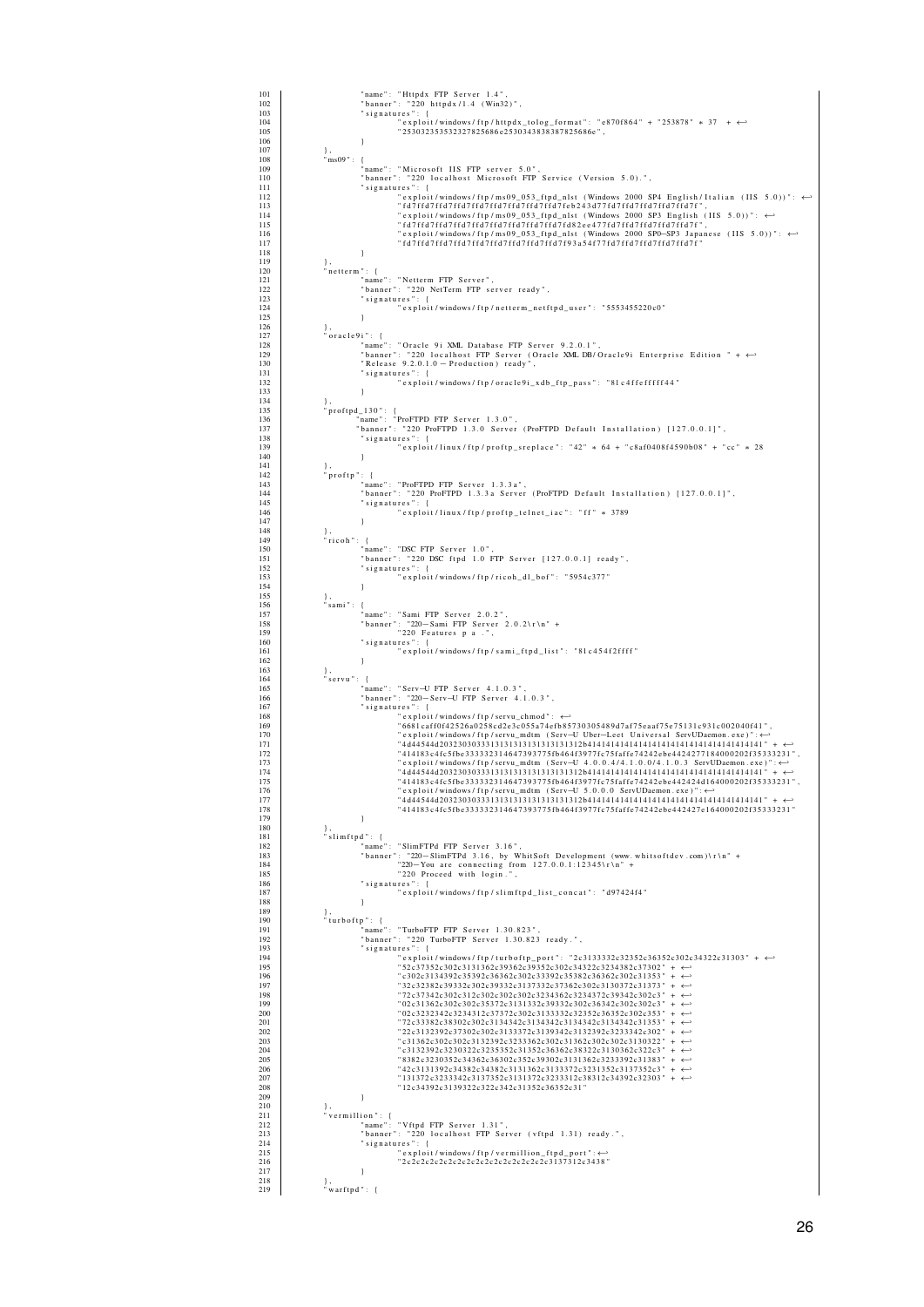| 222<br>"signatures": {<br>223<br>"exploit/windows/ftp/warftpd_165_user (Windows 2000 SP0-SP4 English)": "e2310275",<br>"exploit/windows/ftp/warftpd 165 user (Windows XP SP0-SP1 English)": "541dab71",<br>224<br>"exploit/windows/ftp/warftpd 165 user (Windows XP SP2 English)": "7293ab71",<br>225<br>226<br>"exploit/windows/ftp/warftpd 165 user (Windows XP SP3 English)": "532bab71",<br>227<br>"exploit/windows/ftp/warftpd 165 pass": "2b774e5f"<br>228<br>229<br>},<br>"wftpd": {<br>230<br>"name": "WFTPD Pro FTP Server 3.23",<br>231<br>232<br>"banner": "220 ProFTPD 1.3.1 rc2 Server (WFIPD Pro Server 3.23) [127.0.0.11",<br>233<br>"signatures": {<br>234<br>"exploit/windows/ftp/wftpd size": "d97424f4"<br>235<br>236<br>},<br>"wsftp": {<br>237<br>"name": "WS FTP FTP Server 5.0.3",<br>238<br>"banner": "220 localhost.localdomain X2 WS FTP Server 5.0.3 (4278729194)",<br>239<br>"signatures": {<br>240<br>"exploit/windows/ftp/wsftp server 503 mkd": "b85b1825b85b1825"<br>241<br>242<br>243<br>},<br>"wsftp $505$ ": {<br>244<br>"name": "WS FTP FTP Server 5.0.3",<br>245<br>"banner": "220 localhost.localdomain X2 WS FTP Server 5.0.5 (543219441)",<br>246<br>247<br>"signatures": {<br>"exploit/windows/ftp/wsftp server 505 xmd5": "63c62e7c"<br>248<br>249<br>250<br>},<br>"wuftpd": {<br>251<br>"name": "WUftpd FTP Server $2.6.0(1)$ ",<br>252<br>253<br>"banner": $\leftrightarrow$<br>"220 localhost.localdomain FTP server (Version wu $-2.6.0(1)$ Mon Feb 28 10:30:36 EST 2000) ready.",<br>254<br>255<br>"signatures": {<br>"exploit/multi/ftp/wuftpd site exec format": "e7060" + "825387" * 276 + "82530"<br>256<br>257<br>258<br>},<br>"xlink": {<br>259<br>"name": "Omni-NFS x-link FTP Server 5.2",<br>260<br>"banner": "220-Microsoft FTP Service\r\n220 x-link ftp server",<br>261<br>262<br>"signatures": {<br>"exploit/windows/ftp/xlink server": "81c4ffefffff44"<br>263<br>264<br>1 | 220 | "name": "freeFTPd FTP Server 1.0",                  |
|-----------------------------------------------------------------------------------------------------------------------------------------------------------------------------------------------------------------------------------------------------------------------------------------------------------------------------------------------------------------------------------------------------------------------------------------------------------------------------------------------------------------------------------------------------------------------------------------------------------------------------------------------------------------------------------------------------------------------------------------------------------------------------------------------------------------------------------------------------------------------------------------------------------------------------------------------------------------------------------------------------------------------------------------------------------------------------------------------------------------------------------------------------------------------------------------------------------------------------------------------------------------------------------------------------------------------------------------------------------------------------------------------------------------------------------------------------------------------------------------------------------------------------------------------------------------------------------------------------------------------------------------------------------------------------------------------------------------------------------------------------------------------------------------------------------------------------------------------------------------------------------------------------------------------------------------|-----|-----------------------------------------------------|
|                                                                                                                                                                                                                                                                                                                                                                                                                                                                                                                                                                                                                                                                                                                                                                                                                                                                                                                                                                                                                                                                                                                                                                                                                                                                                                                                                                                                                                                                                                                                                                                                                                                                                                                                                                                                                                                                                                                                         | 221 | "banner": "220 -- freeFTPd 1.0--- warFTPd 1.65---", |
|                                                                                                                                                                                                                                                                                                                                                                                                                                                                                                                                                                                                                                                                                                                                                                                                                                                                                                                                                                                                                                                                                                                                                                                                                                                                                                                                                                                                                                                                                                                                                                                                                                                                                                                                                                                                                                                                                                                                         |     |                                                     |
|                                                                                                                                                                                                                                                                                                                                                                                                                                                                                                                                                                                                                                                                                                                                                                                                                                                                                                                                                                                                                                                                                                                                                                                                                                                                                                                                                                                                                                                                                                                                                                                                                                                                                                                                                                                                                                                                                                                                         |     |                                                     |
|                                                                                                                                                                                                                                                                                                                                                                                                                                                                                                                                                                                                                                                                                                                                                                                                                                                                                                                                                                                                                                                                                                                                                                                                                                                                                                                                                                                                                                                                                                                                                                                                                                                                                                                                                                                                                                                                                                                                         |     |                                                     |
|                                                                                                                                                                                                                                                                                                                                                                                                                                                                                                                                                                                                                                                                                                                                                                                                                                                                                                                                                                                                                                                                                                                                                                                                                                                                                                                                                                                                                                                                                                                                                                                                                                                                                                                                                                                                                                                                                                                                         |     |                                                     |
|                                                                                                                                                                                                                                                                                                                                                                                                                                                                                                                                                                                                                                                                                                                                                                                                                                                                                                                                                                                                                                                                                                                                                                                                                                                                                                                                                                                                                                                                                                                                                                                                                                                                                                                                                                                                                                                                                                                                         |     |                                                     |
|                                                                                                                                                                                                                                                                                                                                                                                                                                                                                                                                                                                                                                                                                                                                                                                                                                                                                                                                                                                                                                                                                                                                                                                                                                                                                                                                                                                                                                                                                                                                                                                                                                                                                                                                                                                                                                                                                                                                         |     |                                                     |
|                                                                                                                                                                                                                                                                                                                                                                                                                                                                                                                                                                                                                                                                                                                                                                                                                                                                                                                                                                                                                                                                                                                                                                                                                                                                                                                                                                                                                                                                                                                                                                                                                                                                                                                                                                                                                                                                                                                                         |     |                                                     |
|                                                                                                                                                                                                                                                                                                                                                                                                                                                                                                                                                                                                                                                                                                                                                                                                                                                                                                                                                                                                                                                                                                                                                                                                                                                                                                                                                                                                                                                                                                                                                                                                                                                                                                                                                                                                                                                                                                                                         |     |                                                     |
|                                                                                                                                                                                                                                                                                                                                                                                                                                                                                                                                                                                                                                                                                                                                                                                                                                                                                                                                                                                                                                                                                                                                                                                                                                                                                                                                                                                                                                                                                                                                                                                                                                                                                                                                                                                                                                                                                                                                         |     |                                                     |
|                                                                                                                                                                                                                                                                                                                                                                                                                                                                                                                                                                                                                                                                                                                                                                                                                                                                                                                                                                                                                                                                                                                                                                                                                                                                                                                                                                                                                                                                                                                                                                                                                                                                                                                                                                                                                                                                                                                                         |     |                                                     |
|                                                                                                                                                                                                                                                                                                                                                                                                                                                                                                                                                                                                                                                                                                                                                                                                                                                                                                                                                                                                                                                                                                                                                                                                                                                                                                                                                                                                                                                                                                                                                                                                                                                                                                                                                                                                                                                                                                                                         |     |                                                     |
|                                                                                                                                                                                                                                                                                                                                                                                                                                                                                                                                                                                                                                                                                                                                                                                                                                                                                                                                                                                                                                                                                                                                                                                                                                                                                                                                                                                                                                                                                                                                                                                                                                                                                                                                                                                                                                                                                                                                         |     |                                                     |
|                                                                                                                                                                                                                                                                                                                                                                                                                                                                                                                                                                                                                                                                                                                                                                                                                                                                                                                                                                                                                                                                                                                                                                                                                                                                                                                                                                                                                                                                                                                                                                                                                                                                                                                                                                                                                                                                                                                                         |     |                                                     |
|                                                                                                                                                                                                                                                                                                                                                                                                                                                                                                                                                                                                                                                                                                                                                                                                                                                                                                                                                                                                                                                                                                                                                                                                                                                                                                                                                                                                                                                                                                                                                                                                                                                                                                                                                                                                                                                                                                                                         |     |                                                     |
|                                                                                                                                                                                                                                                                                                                                                                                                                                                                                                                                                                                                                                                                                                                                                                                                                                                                                                                                                                                                                                                                                                                                                                                                                                                                                                                                                                                                                                                                                                                                                                                                                                                                                                                                                                                                                                                                                                                                         |     |                                                     |
|                                                                                                                                                                                                                                                                                                                                                                                                                                                                                                                                                                                                                                                                                                                                                                                                                                                                                                                                                                                                                                                                                                                                                                                                                                                                                                                                                                                                                                                                                                                                                                                                                                                                                                                                                                                                                                                                                                                                         |     |                                                     |
|                                                                                                                                                                                                                                                                                                                                                                                                                                                                                                                                                                                                                                                                                                                                                                                                                                                                                                                                                                                                                                                                                                                                                                                                                                                                                                                                                                                                                                                                                                                                                                                                                                                                                                                                                                                                                                                                                                                                         |     |                                                     |
|                                                                                                                                                                                                                                                                                                                                                                                                                                                                                                                                                                                                                                                                                                                                                                                                                                                                                                                                                                                                                                                                                                                                                                                                                                                                                                                                                                                                                                                                                                                                                                                                                                                                                                                                                                                                                                                                                                                                         |     |                                                     |
|                                                                                                                                                                                                                                                                                                                                                                                                                                                                                                                                                                                                                                                                                                                                                                                                                                                                                                                                                                                                                                                                                                                                                                                                                                                                                                                                                                                                                                                                                                                                                                                                                                                                                                                                                                                                                                                                                                                                         |     |                                                     |
|                                                                                                                                                                                                                                                                                                                                                                                                                                                                                                                                                                                                                                                                                                                                                                                                                                                                                                                                                                                                                                                                                                                                                                                                                                                                                                                                                                                                                                                                                                                                                                                                                                                                                                                                                                                                                                                                                                                                         |     |                                                     |
|                                                                                                                                                                                                                                                                                                                                                                                                                                                                                                                                                                                                                                                                                                                                                                                                                                                                                                                                                                                                                                                                                                                                                                                                                                                                                                                                                                                                                                                                                                                                                                                                                                                                                                                                                                                                                                                                                                                                         |     |                                                     |
|                                                                                                                                                                                                                                                                                                                                                                                                                                                                                                                                                                                                                                                                                                                                                                                                                                                                                                                                                                                                                                                                                                                                                                                                                                                                                                                                                                                                                                                                                                                                                                                                                                                                                                                                                                                                                                                                                                                                         |     |                                                     |
|                                                                                                                                                                                                                                                                                                                                                                                                                                                                                                                                                                                                                                                                                                                                                                                                                                                                                                                                                                                                                                                                                                                                                                                                                                                                                                                                                                                                                                                                                                                                                                                                                                                                                                                                                                                                                                                                                                                                         |     |                                                     |
|                                                                                                                                                                                                                                                                                                                                                                                                                                                                                                                                                                                                                                                                                                                                                                                                                                                                                                                                                                                                                                                                                                                                                                                                                                                                                                                                                                                                                                                                                                                                                                                                                                                                                                                                                                                                                                                                                                                                         |     |                                                     |
|                                                                                                                                                                                                                                                                                                                                                                                                                                                                                                                                                                                                                                                                                                                                                                                                                                                                                                                                                                                                                                                                                                                                                                                                                                                                                                                                                                                                                                                                                                                                                                                                                                                                                                                                                                                                                                                                                                                                         |     |                                                     |
|                                                                                                                                                                                                                                                                                                                                                                                                                                                                                                                                                                                                                                                                                                                                                                                                                                                                                                                                                                                                                                                                                                                                                                                                                                                                                                                                                                                                                                                                                                                                                                                                                                                                                                                                                                                                                                                                                                                                         |     |                                                     |
|                                                                                                                                                                                                                                                                                                                                                                                                                                                                                                                                                                                                                                                                                                                                                                                                                                                                                                                                                                                                                                                                                                                                                                                                                                                                                                                                                                                                                                                                                                                                                                                                                                                                                                                                                                                                                                                                                                                                         |     |                                                     |
|                                                                                                                                                                                                                                                                                                                                                                                                                                                                                                                                                                                                                                                                                                                                                                                                                                                                                                                                                                                                                                                                                                                                                                                                                                                                                                                                                                                                                                                                                                                                                                                                                                                                                                                                                                                                                                                                                                                                         |     |                                                     |
|                                                                                                                                                                                                                                                                                                                                                                                                                                                                                                                                                                                                                                                                                                                                                                                                                                                                                                                                                                                                                                                                                                                                                                                                                                                                                                                                                                                                                                                                                                                                                                                                                                                                                                                                                                                                                                                                                                                                         |     |                                                     |
|                                                                                                                                                                                                                                                                                                                                                                                                                                                                                                                                                                                                                                                                                                                                                                                                                                                                                                                                                                                                                                                                                                                                                                                                                                                                                                                                                                                                                                                                                                                                                                                                                                                                                                                                                                                                                                                                                                                                         |     |                                                     |
|                                                                                                                                                                                                                                                                                                                                                                                                                                                                                                                                                                                                                                                                                                                                                                                                                                                                                                                                                                                                                                                                                                                                                                                                                                                                                                                                                                                                                                                                                                                                                                                                                                                                                                                                                                                                                                                                                                                                         |     |                                                     |
|                                                                                                                                                                                                                                                                                                                                                                                                                                                                                                                                                                                                                                                                                                                                                                                                                                                                                                                                                                                                                                                                                                                                                                                                                                                                                                                                                                                                                                                                                                                                                                                                                                                                                                                                                                                                                                                                                                                                         |     |                                                     |
|                                                                                                                                                                                                                                                                                                                                                                                                                                                                                                                                                                                                                                                                                                                                                                                                                                                                                                                                                                                                                                                                                                                                                                                                                                                                                                                                                                                                                                                                                                                                                                                                                                                                                                                                                                                                                                                                                                                                         |     |                                                     |
|                                                                                                                                                                                                                                                                                                                                                                                                                                                                                                                                                                                                                                                                                                                                                                                                                                                                                                                                                                                                                                                                                                                                                                                                                                                                                                                                                                                                                                                                                                                                                                                                                                                                                                                                                                                                                                                                                                                                         |     |                                                     |
|                                                                                                                                                                                                                                                                                                                                                                                                                                                                                                                                                                                                                                                                                                                                                                                                                                                                                                                                                                                                                                                                                                                                                                                                                                                                                                                                                                                                                                                                                                                                                                                                                                                                                                                                                                                                                                                                                                                                         |     |                                                     |
|                                                                                                                                                                                                                                                                                                                                                                                                                                                                                                                                                                                                                                                                                                                                                                                                                                                                                                                                                                                                                                                                                                                                                                                                                                                                                                                                                                                                                                                                                                                                                                                                                                                                                                                                                                                                                                                                                                                                         |     |                                                     |
|                                                                                                                                                                                                                                                                                                                                                                                                                                                                                                                                                                                                                                                                                                                                                                                                                                                                                                                                                                                                                                                                                                                                                                                                                                                                                                                                                                                                                                                                                                                                                                                                                                                                                                                                                                                                                                                                                                                                         |     |                                                     |
|                                                                                                                                                                                                                                                                                                                                                                                                                                                                                                                                                                                                                                                                                                                                                                                                                                                                                                                                                                                                                                                                                                                                                                                                                                                                                                                                                                                                                                                                                                                                                                                                                                                                                                                                                                                                                                                                                                                                         |     |                                                     |
|                                                                                                                                                                                                                                                                                                                                                                                                                                                                                                                                                                                                                                                                                                                                                                                                                                                                                                                                                                                                                                                                                                                                                                                                                                                                                                                                                                                                                                                                                                                                                                                                                                                                                                                                                                                                                                                                                                                                         |     |                                                     |
|                                                                                                                                                                                                                                                                                                                                                                                                                                                                                                                                                                                                                                                                                                                                                                                                                                                                                                                                                                                                                                                                                                                                                                                                                                                                                                                                                                                                                                                                                                                                                                                                                                                                                                                                                                                                                                                                                                                                         |     |                                                     |
|                                                                                                                                                                                                                                                                                                                                                                                                                                                                                                                                                                                                                                                                                                                                                                                                                                                                                                                                                                                                                                                                                                                                                                                                                                                                                                                                                                                                                                                                                                                                                                                                                                                                                                                                                                                                                                                                                                                                         |     |                                                     |
|                                                                                                                                                                                                                                                                                                                                                                                                                                                                                                                                                                                                                                                                                                                                                                                                                                                                                                                                                                                                                                                                                                                                                                                                                                                                                                                                                                                                                                                                                                                                                                                                                                                                                                                                                                                                                                                                                                                                         |     |                                                     |
| 265                                                                                                                                                                                                                                                                                                                                                                                                                                                                                                                                                                                                                                                                                                                                                                                                                                                                                                                                                                                                                                                                                                                                                                                                                                                                                                                                                                                                                                                                                                                                                                                                                                                                                                                                                                                                                                                                                                                                     |     |                                                     |
| 266                                                                                                                                                                                                                                                                                                                                                                                                                                                                                                                                                                                                                                                                                                                                                                                                                                                                                                                                                                                                                                                                                                                                                                                                                                                                                                                                                                                                                                                                                                                                                                                                                                                                                                                                                                                                                                                                                                                                     |     |                                                     |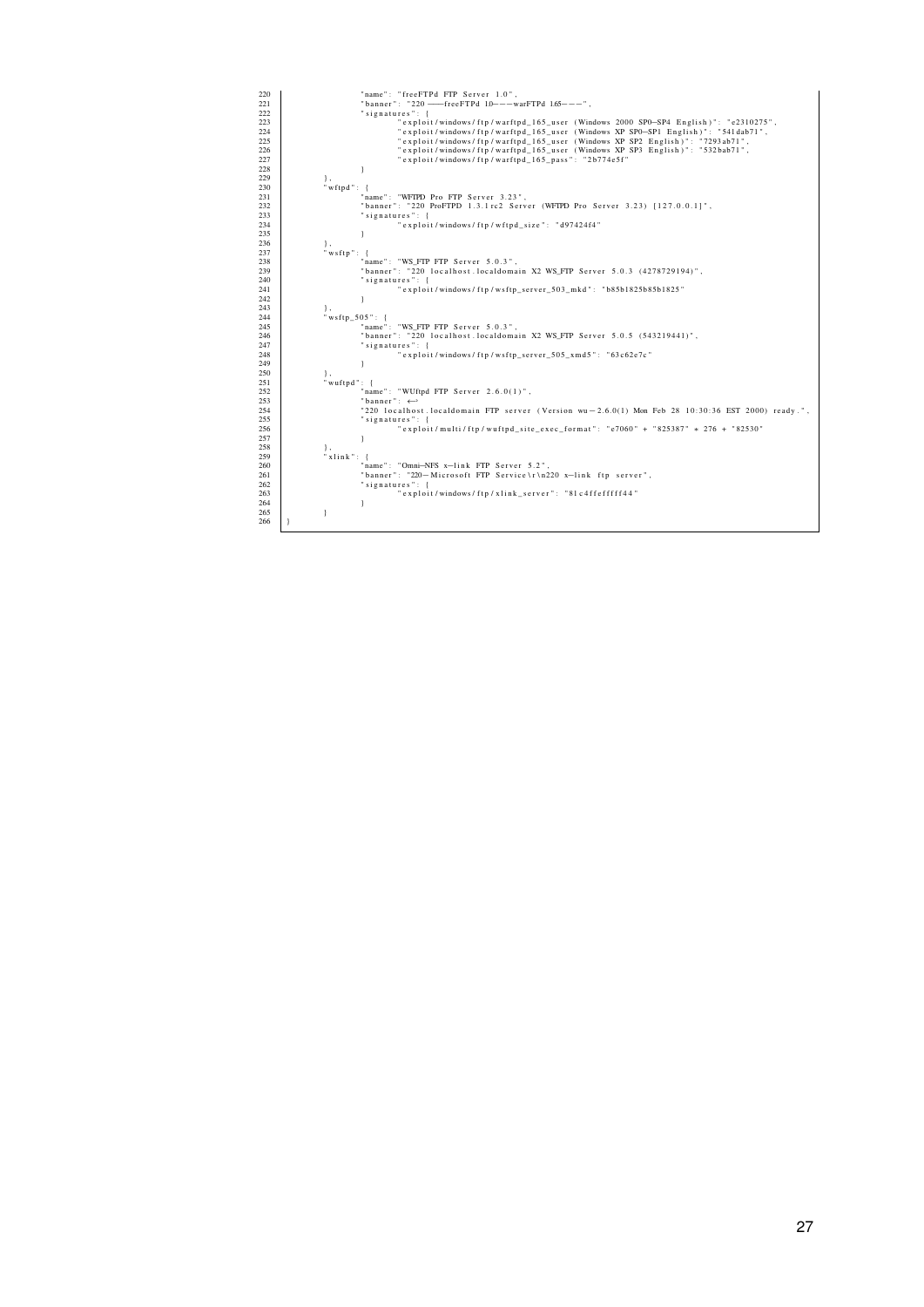<span id="page-28-0"></span>

## **Longest Common Substring Script**

| $\mathbf{1}$        | #!/usr/bin/python                                                                                                           |
|---------------------|-----------------------------------------------------------------------------------------------------------------------------|
| $\overline{c}$<br>3 |                                                                                                                             |
|                     | import os                                                                                                                   |
| $\overline{4}$      | import re                                                                                                                   |
| 5                   | import string                                                                                                               |
| 6<br>7              | import sys                                                                                                                  |
| 8                   | # from http://stackoverflow.com/a/2894073/1546714                                                                           |
| 9                   | def lcs (data):                                                                                                             |
| 10                  | $substr =$ ''                                                                                                               |
| 11                  | if $len(data) > 1$ and $len(data[0]) > 0$ :                                                                                 |
| 12                  | # for every possible substring in data[0], check if this substring                                                          |
| 13                  | # also occurs in all other items in the data list. If so, pick the                                                          |
| 14                  | # longest string and return it.                                                                                             |
| 15                  | for $i$ in range (len (data $[0]$ )):                                                                                       |
| 16                  | for j in range (len $(data[0]) - i + 1)$ :                                                                                  |
| 17                  | if $j > len(substr)$ and all $(data[0][i:i+j]$ in x for x in data):                                                         |
| 18                  | substr = $data[0][i:i+j]$                                                                                                   |
| 19                  | return substr                                                                                                               |
| 20                  |                                                                                                                             |
| 21                  |                                                                                                                             |
| 22                  | if $len(sys.argv) < 2$ :                                                                                                    |
| 23                  | print "Usage: " + sys.argv[0] + " <directory containing="" dirs="" flow=""> [number of connections to process]"</directory> |
| 24                  | $sys. exit(-1)$                                                                                                             |
| 25                  |                                                                                                                             |
| 26                  |                                                                                                                             |
| 27                  | $parent\_dir = sys.argv[1]$                                                                                                 |
| 28                  | flow files $= \{\}$                                                                                                         |
| 29                  |                                                                                                                             |
| 30                  | # for each flow_dir (connection), append the incoming flow files to the list                                                |
| 31                  | # of files to be LCS'd.                                                                                                     |
| 32                  | for flow_dir in os.listdir(parent_dir):                                                                                     |
| 33                  | for flow_file in os. listdir (parent_dir + "/" + flow_dir):                                                                 |
| 34                  | match = re.search(r"req_(?P <flownr>[\d]+)\.flow", flow_file)</flownr>                                                      |
| 35                  | if match:                                                                                                                   |
| 36                  | flow $nr = int(match.group("flownr"))$                                                                                      |
| 37                  | if not flow_nr in flow_files:                                                                                               |
| 38                  | $flow_{files}$ [flow_nr] = []                                                                                               |
| 39                  |                                                                                                                             |
| 40                  | $flow_{\text{rel}}$ flow_files [flow_nr]. append (parent_dir + "/" + flow_dir + "/" + flow_file)                            |
| 41                  |                                                                                                                             |
| 42                  | # for each flow in the LCS todo list, read the contents                                                                     |
| 43                  | flow contents = $\{\}$                                                                                                      |
| 44                  | for flow nr, flows in flow files.items():                                                                                   |
| 45                  | $flow_{\text{contents}}[flow_{\text{nr}}] = []$                                                                             |
| 46                  | for f in flows:                                                                                                             |
| 47                  | $flow_data = open(f, "r")$                                                                                                  |
| 48                  | # strip any FTP commands from the beginning of the flow                                                                     |
| 49                  | flow_data_stripped = re.sub("^[A-Z5]{3,4}\s", "", flow_data.read().strip())                                                 |
| 50                  | flow_contents [flow_nr]. append (flow_data_stripped)                                                                        |
| 51                  | flow data.close()                                                                                                           |
| 52                  |                                                                                                                             |
| 53                  | # for all the flow data, run LCS per flow number, print out the results                                                     |
| 54                  | for flow nr, flows in flow contents.items():                                                                                |
| 55                  | if len(flows):                                                                                                              |
| 56                  | print "Finding LCS signature for " + str(len(flows)) + " flows on request nr " + str(flow_nr)                               |
| 57                  | signature = $lcs$ (flows)                                                                                                   |
| 58                  | if all $(\text{ord}(c) < 127$ and c in string printable for c in signature):                                                |
| 59                  | print "Hexadecimal signature: " + signature.encode("hex") + ", ASCII: " + signature                                         |
| 60                  | else :                                                                                                                      |
| 61                  | print "Hexadecimal signature: " + signature.encode("hex")                                                                   |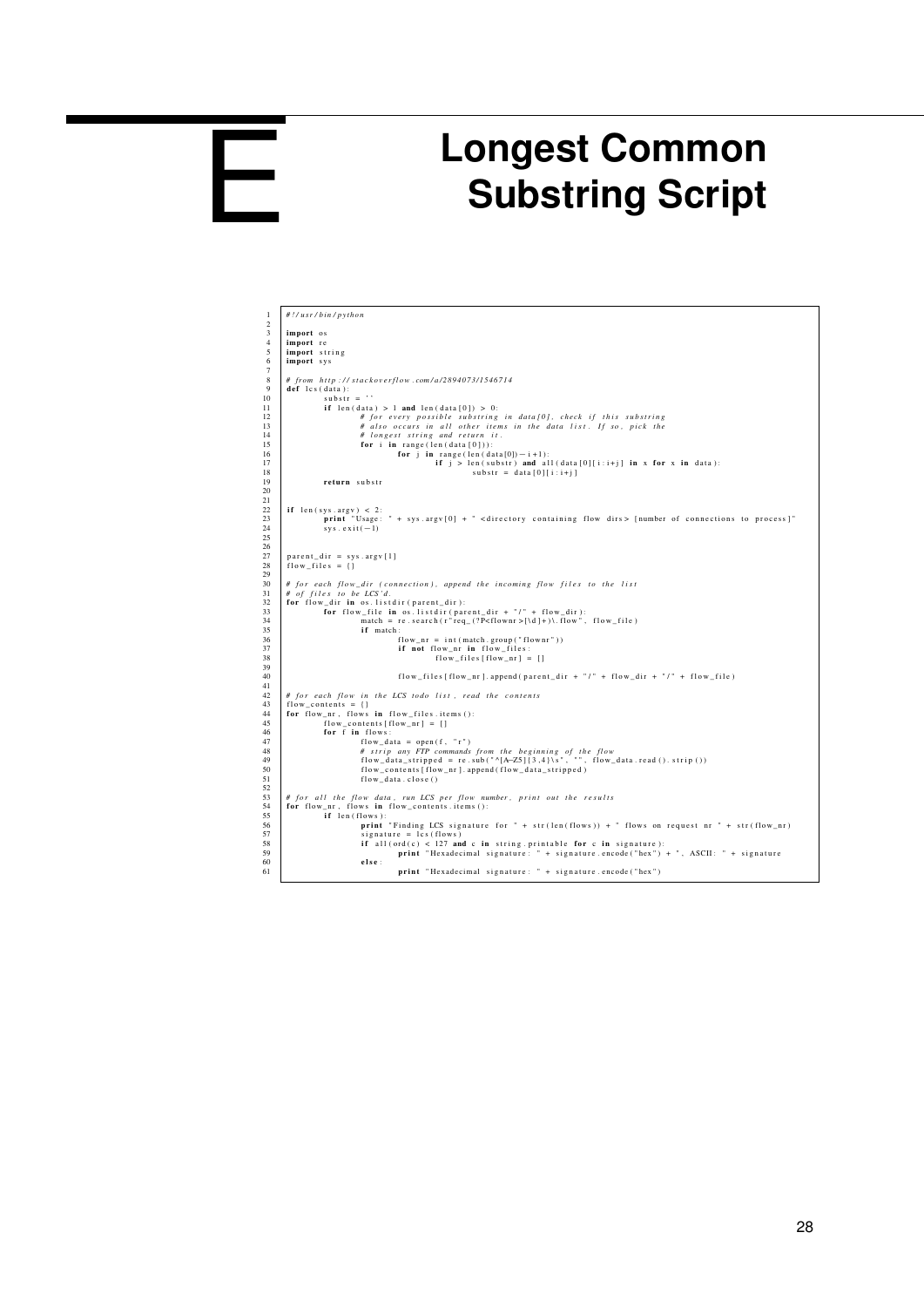## <span id="page-29-0"></span>**Signature Testing Script**

F

```
1 # ! / u s r / bi n / p yt h o n
    2
    3 import ftp_db<br>4 import os<br>5 from random import randint
              import re
    7 import signal<br>8 import subprocess<br>9 import time
 \frac{10}{11}<br>\frac{12}{13}<br>\frac{13}{14}11 | # get all payloads from msfcli that can be used with this exploit<br>12 def get_payloads(exploit):
  13 o u t p u t = s u b p r o c e s s . c h e c k _ o u t p u t ( " m s f c l i " + e x p l o i t + " P | g r e p −E ' windows | l i n u x ' " + ←-
14 " | awk '{ p r i n t $1 } ' " , s h e l l =T r ue )
15 r e t u r n [ s . s t r i p ( ) f o r s i n o u t p u t . s p l i t l i n e s ( ) ]
 \frac{16}{17}17 # get all targets from msfcli that can be used with this exploit<br>
def get_targets (exploit):<br>
19 targets = []<br>
output = subprocess.check_output("msfcli " + exploit + " T 2>&1 | grep -E '[0-9]'", shell=True)<br>
for s i
 \begin{array}{c} 24 \\ 25 \\ 26 \\ 27 \end{array}def start_honeypot script<br>
28 def start_honeypot(banner, flow_dir):<br>
29 def start_honeypot_proc<br>
29 cur_path .abspath(__file__)) + "/"<br>
29 cur_path .abspath(__file__)) + "/"<br>
29 honeypot_proc = os_system(cur_path + "ftp.py
  34
  35 # ugly hack to find the pid of the FTP honeypot script, and then kill it .<br>36 def stop_honeypot():
  37 p = subprocess.Popen (['ps', '—A'], stdout=subprocess.PIPE)<br>38 out, err = p.communicate ()
  39
  44<br>
44<br>
for line in out splitlines ():<br>
if 'ftp.py' in line:<br>
pid = int(line split(None, 1)[0])<br>
os.kill(pid, signal SIGKILL)<br>
print "Killed honeypot with PID " + str(pid)<br>
break
 \frac{46}{47}47 # write the batch files for metasploit used to bulk test<br>def write_metasploit_rc(exploit):<br>49 exploit_shortname = exploit.split("/")[-1]<br>50 exploit_rc_files = []
  51 p a yl o a d s = g e t _ p a y l o a d s ( e x p l o i t )
52 t a r g e t s = g e t _ t a r g e t s ( e x p l o i t )
53 # one r c f i l e p e r t a r g e t , i n c a s e we nee d t o e x t r a c t s i g n a t u r e s f o r e ac h t a r g e t
54 f o r t a r g e t i n t a r g e t s :
55 o u t p u t _ f i l e = open ( e x p l o i t _ s h o r t n a m e + t a r g e t + " . r c " , "w" )
56 o u t p u t _ f i l e . w r i t e ( " u s e " + e x p l o i t + " \ n " )
57 # f i l l i n a l l p o s s i b l e o p t i o n s f o r a p a yl o a d
58 f o r p a yl o a d i n p a yl o a d s :
  59<br>
For and port = randint (10000, 30000)<br>
output_file .write ("set payload " + payload " + "\n")<br>
60<br>
60<br>
output_file .write ("set trace /opt/metasploit/apps/pro/msf3/data/meterpreter/metsvc.exe\n")<br>
60<br>
output_file.write
                                  return exploit re files
 76<br>77
  78 | #aaaaaand lets fire the batch file up with msfconsole<br>79 def run_metasploit_rc(rc_file):<br>80 def run_metasploit_rc(rc_file)('msfconsole', '—r', rc_file])
 78<br>79<br>80<br>81<br>82<br>83
  82 | # start off with an empty exploit list<br>83 | exploits = []
 84\n85\n86\n87\n88\n89\n90%<br>
86 # for each banner that we have exploits for, grab<br>
86 for banner, flp_info in flp_db, banners, itens ():<br>
87<br>
87 # for each exploit, create all rc files and run them against the honeypot<br>
89 if " in exploit:<br>
89 
98 # s a v e t h e g e n e r a t e d l o g f i l e a s <e x pl oit n a m e >. l o g
99 e x p l o i t _ s h o r t n a m e = e x p l o i t . s p l i t ( " / " )[−1]
100 o s . rename ( o s . getcw d ( ) + " / h o n e y p ot . l o g " , o s . getcw d ( ) + " / " + e x p l o i t _ s h o r t n a m e + " . l o g " )
```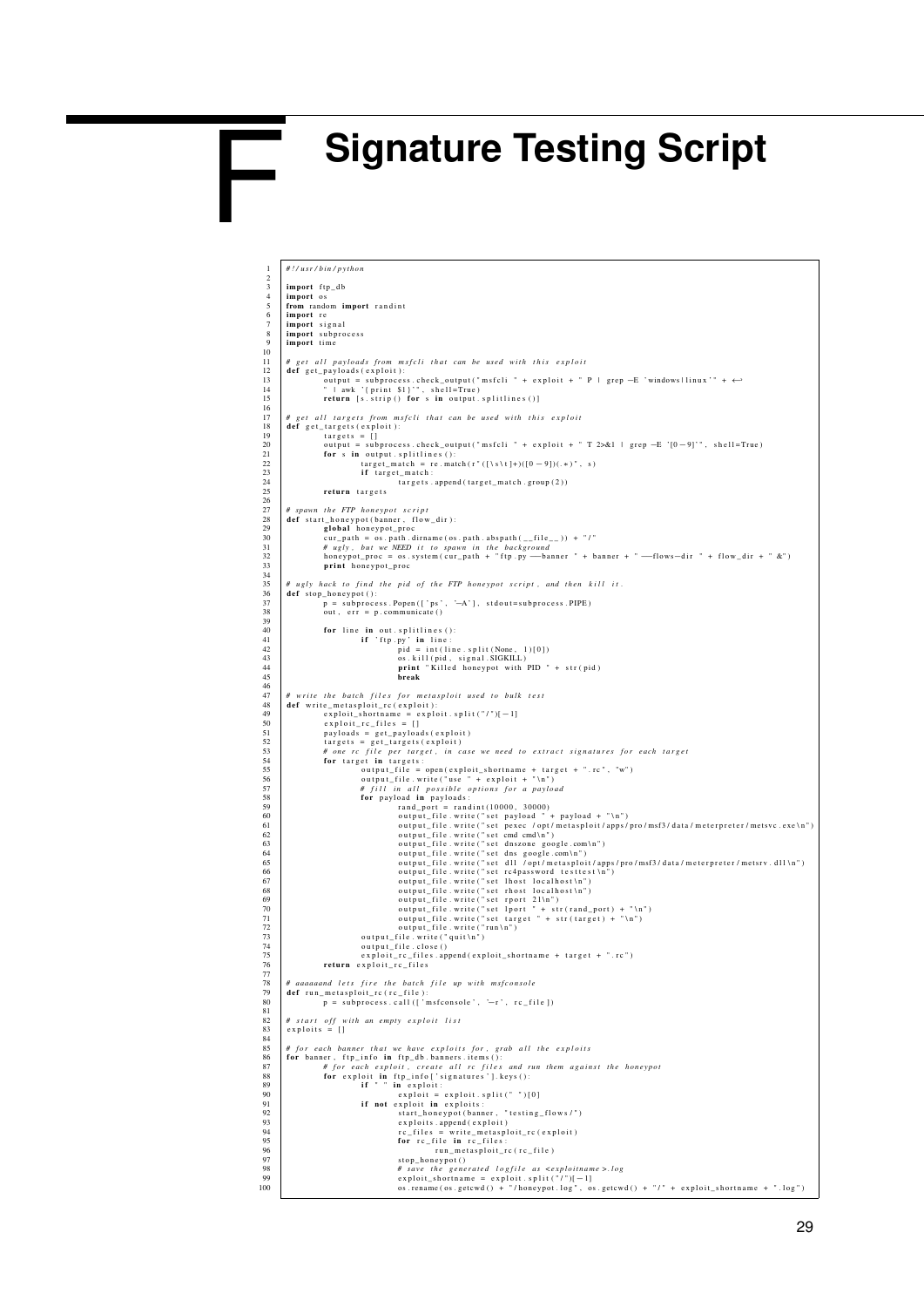## <span id="page-30-0"></span>**Bibliography**

- <span id="page-30-1"></span>[1] A. One, "Smashing the stack for fun and profit," *Phrack magazine*, vol. 7, no. 49, p. 365, 1996.
- [2] G. Richarte, "Riq," *Advances in format string exploitation. Phrack Magazine*, vol. 59, no. 7, 2002.
- [3] J. Pincus and B. Baker, "Beyond stack smashing: Recent advances in exploiting buffer overruns," *Security & Privacy, IEEE*, vol. 2, no. 4, pp. 20–27, 2004.
- <span id="page-30-2"></span>[4] C. Anley, J. Heasman, F. Lindner, and G. Richarte, *The shellcoder's handbook: discovering and exploiting security holes*. Wiley, 2011.
- <span id="page-30-3"></span>[5] S. Chong, "History and advances in windows shellcode," *Phrack.[Online]*, vol. 22, 2004.
- <span id="page-30-4"></span>[6] I. Arce, "The shellcode generation," *Security & Privacy, IEEE*, vol. 2, no. 5, pp. 72–76, 2004.
- <span id="page-30-5"></span>[7] M. Roesch *et al.*, "Snort-lightweight intrusion detection for networks," in *Proceedings of the 13th USENIX conference on System administration*, pp. 229–238, Seattle, Washington, 1999.
- <span id="page-30-6"></span>[8] S. Andersson, A. Clark, and G. Mohay, "Network based buffer overflow detection by exploit code analysis," 2004.
- <span id="page-30-7"></span>[9] H. Shacham, M. Page, B. Pfaff, E.-J. Goh, N. Modadugu, and D. Boneh, "On the effectiveness of address-space randomization," in *Proceedings of the 11th ACM conference on Computer and communications security*, pp. 298–307, ACM, 2004.
- <span id="page-30-8"></span>[10] M. Prandini and M. Ramilli, "Return-oriented programming," *Security & Privacy, IEEE*, vol. 10, no. 6, pp. 84–87, 2012.
- <span id="page-30-9"></span>[11] T. Detristan, T. Ulenspiegel, Y. Malcom, and M. Underduk, "Polymorphic shellcode engine using spectrum analysis," 2003.
- <span id="page-30-10"></span>[12] M. Van Gundy, D. Balzarotti, and G. Vigna, "Catch me, if you can: Evading network signatures with web-based polymorphic worms," in *Proceedings of the First USENIX Workshop on Offensive Technologies (WOOT)*, 2007.
- <span id="page-30-11"></span>[13] M. Polychronakis, K. G. Anagnostakis, and E. P. Markatos, "Network–level polymorphic shellcode detection using emulation," in *Detection of Intrusions and Malware & Vulnerability Assessment*, pp. 54–73, Springer, 2006.
- <span id="page-30-12"></span>[14] A. Pasupulati, J. Coit, K. Levitt, S. F. Wu, S. Li, J. Kuo, and K.-P. Fan, "Buttercup: On network-based detection of polymorphic buffer overflow vulnerabilities," in *Network Operations and Management Symposium, 2004. NOMS 2004.*